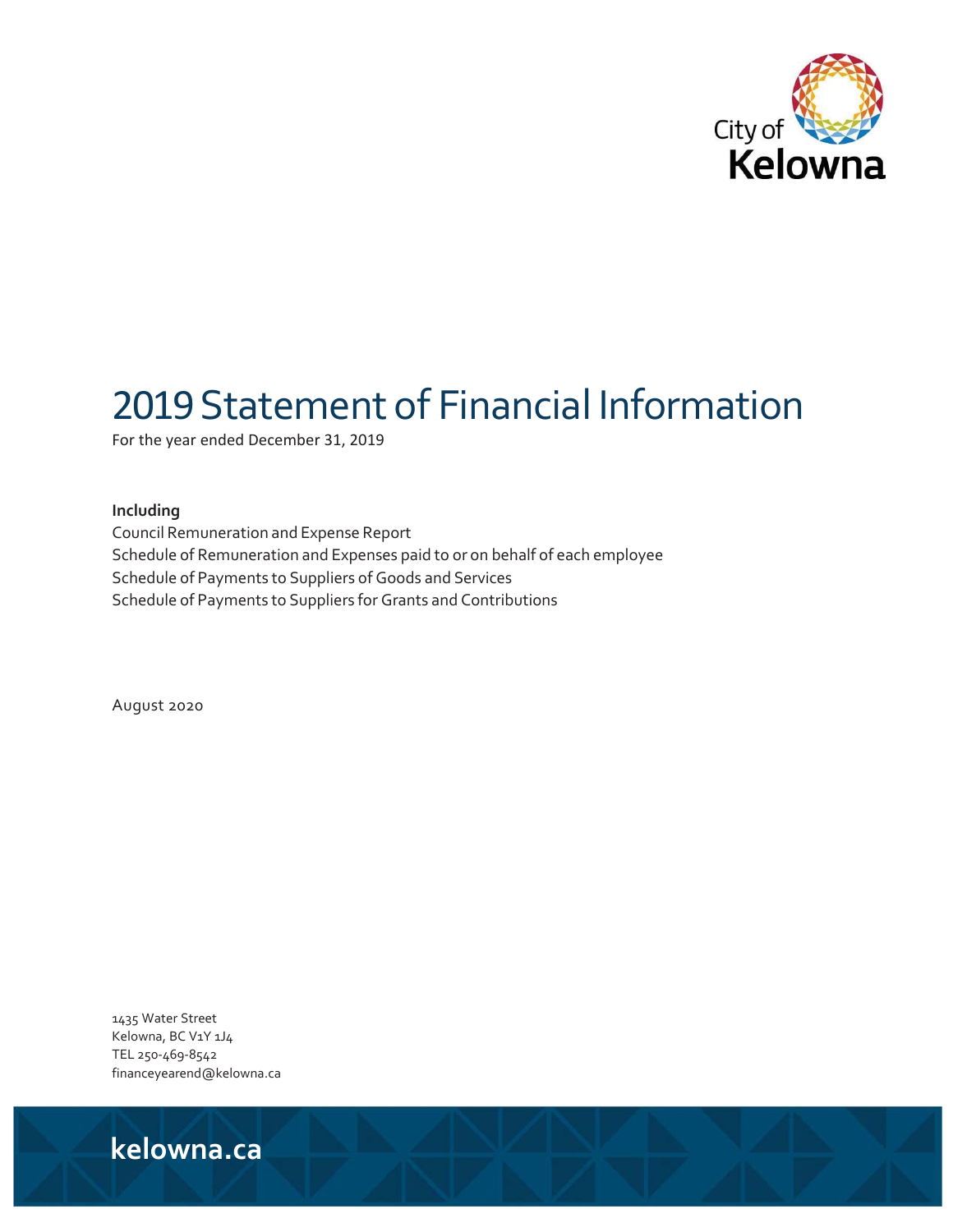Council Remuneration and Expense Report for the year ended December 31, 2019

|                      |                   | <b>Taxable</b>    | Other         |
|----------------------|-------------------|-------------------|---------------|
| Surname              | <b>First Name</b> | Remuneration (\$) | Expenses (\$) |
| <b>Mayor</b>         |                   |                   |               |
| <b>Basran</b>        | Colin             | 107,813           | 14,570        |
| <b>Councillors</b>   |                   |                   |               |
| <b>DeHart</b>        | Maxine            | 36,893            | 6,597         |
| Donn                 | Ryan              | 36,893            | 5,999         |
| Given                | Gail              | 36,893            | 6,629         |
| Hodge                | Charles           | 37,243            | 4,296         |
| Sieben               | <b>Brad</b>       | 37,243            | 5,320         |
| Singh                | Mohini            | 36,893            | 262           |
| <b>Stack</b>         | Luke              | 37,243            | 3,707         |
| Wooldridge           | Loyal             | 37,243            | 7,690         |
| <b>Total Council</b> |                   | \$<br>404,359     | \$<br>55,069  |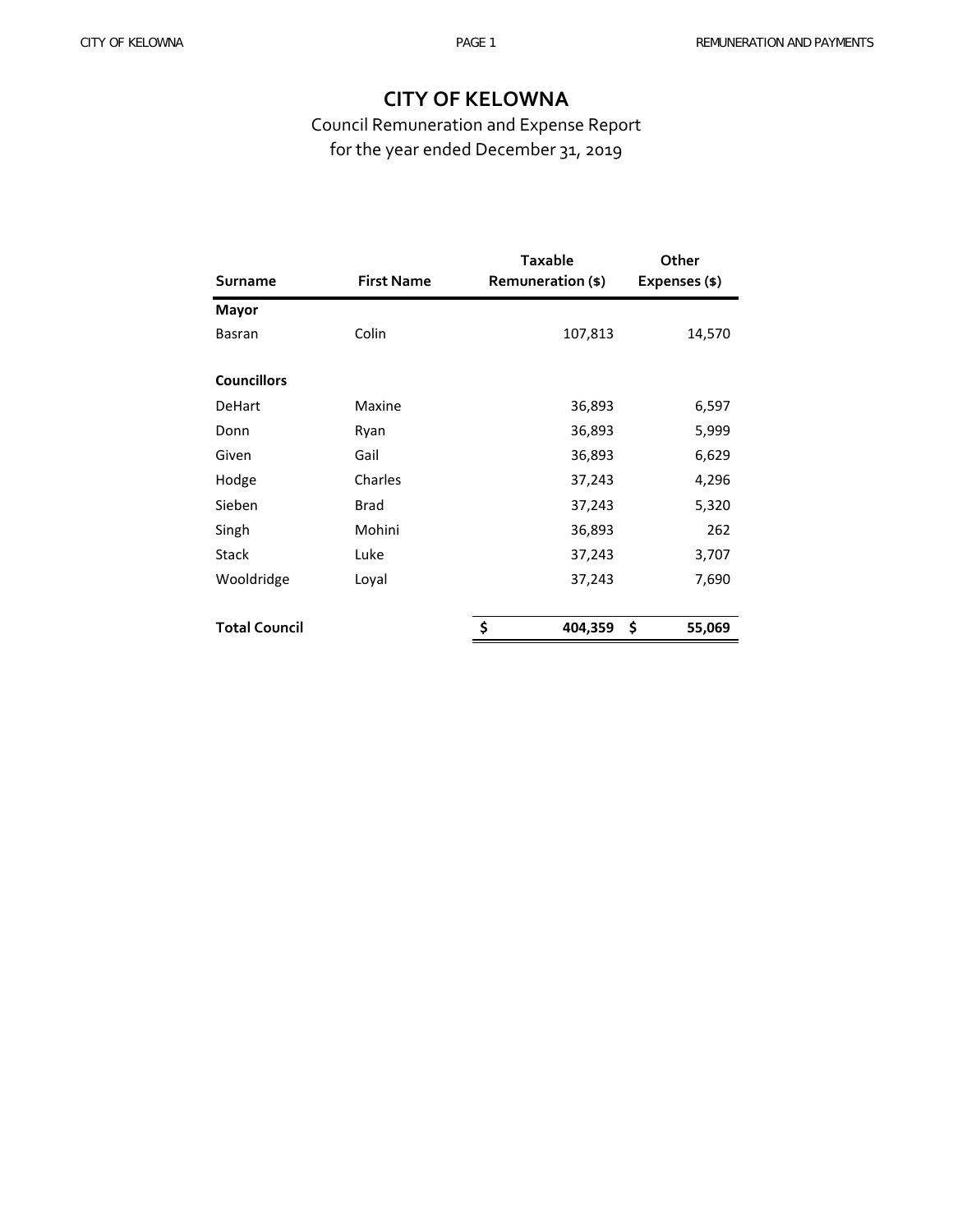# Schedule of Remuneration and Expenses paid to or on behalf of each employee for the year ended December 31, 2019

| Surname         | <b>First Initial Position</b> |                                                   | <b>Remuneration (\$)</b> | Expenses (\$)            |
|-----------------|-------------------------------|---------------------------------------------------|--------------------------|--------------------------|
| Management      |                               |                                                   |                          |                          |
| Abrey           | Β                             | Infrastructure Systems Manager                    | 108,871                  | 2,910                    |
| Albiston        | Α                             | Project Manager                                   | 105,873                  |                          |
| Angus           | L                             | Administration & Business Services Manager        | 111,395                  | 126                      |
| Antunes         | Μ                             | <b>Budget Supervisor</b>                          | 87,639                   | 2,659                    |
| Astofooroff     | D                             | Public Works Manager                              | 125,369                  |                          |
| Aylard          | Ρ                             | Project Manager                                   | 97,706                   | 1,415                    |
| <b>Babcock</b>  | C                             | <b>Event Development Supervisor</b>               | 80,953                   | 130                      |
| <b>Barton</b>   | T                             | Development Planning Department Manager           | 118,859                  | 2,656                    |
| Bayat           | M                             | Development Services Director                     | 143,847                  | 3,700                    |
| Beach           | B                             | Infrastructure Delivery Dept Manager              | 136,233                  | 937                      |
| Belgrove        | D                             | Chief - Airport Operations and Fire               | 89,778                   | 8,842                    |
| Boehm           | Α                             | Intelligent Cities Manager                        | 96,733                   | 5,121                    |
| <b>Bryans</b>   | S                             | Roadways Operations Supervisor                    | 97,372                   | 1,967                    |
| Bujara          | C                             | Corporate HR Department Manager                   | 110,853                  | 1,216                    |
| <b>Butchart</b> | В                             | Systems Development Manager                       | 118,729                  | 250                      |
| Butt            | Н                             | Senior Project Manager - TERM                     | 105,783                  | 2,719                    |
| Cairney         | В                             | Traffic Signals & Systems Supervisor              | 100,968                  | 1,472                    |
| Campbell        | L                             | Traffic Operations & Technical Support Supervisor | 98,297                   | 1,395                    |
| Carr            | Е                             | Project Manager TERM                              | 131,350                  | $\overline{\phantom{a}}$ |
| Castorf         | н                             | Airport Project Manager                           | 101,523                  |                          |
| Cavezza         | Β                             | HR Programs & Systems Manager                     | 93,960                   | 1,039                    |
| Chan            | C                             | <b>Accounting Operations Manager</b>              | 101,181                  | 1,897                    |
| Coates          | S                             | Police Services Manager                           | 103,861                  | 582                      |
| Cornock         | C                             | <b>Crime Prevention Supervisor</b>                | 85,112                   | 1,294                    |
| Crenson         | Ρ                             | Airport Duty Manager                              | 87,828                   |                          |
| Creron          | J                             | Deputy City Manager                               | 204,185                  | 3,938                    |
| Cronquist       | S                             | Deputy Fire Chief                                 | 140,985                  | 5,305                    |
| Davidson        | G                             | Divisional Director, Financial Services           | 172,813                  | 5,292                    |
| DeGruchy        | J                             | Senior Project Manager                            | 109,367                  |                          |
| Dombowsky       | J                             | <b>Transit and Programs Manager</b>               | 104,220                  | 3,103                    |
| Doyle           | S                             | <b>Financial Services Supervisor</b>              | 79,701                   | 360                      |
| Drachenberg     | N                             | Airport Safety & Security Mgr                     | 106,204                  | 8,034                    |
| Dray            | т                             | <b>HR Business Partner</b>                        | 77,399                   | 3,804                    |
| Dueck           | J                             | Controller                                        | 108,036                  | 1,981                    |
| Duncan          | D                             | Parking Services Manager                          | 95,118                   | 1,820                    |
| Dyrdal          | S                             | Senior Airport Finance & Corporate Services Mgr   | 104,858                  | 9,538                    |
| Edstrom         | D                             | Divisional Director, Partnerships & Investments   | 162,658                  | 3,838                    |
| Effray          | S                             | <b>Innovation Consultant</b>                      | 77,831                   | 2,283                    |
| Elchitz         | Ρ                             | Senior Airport Operations Manager                 | 127,207                  | 18,661                   |
| Emery           | W                             | Procurement Management Supervisor                 | 84,667                   | 2,440                    |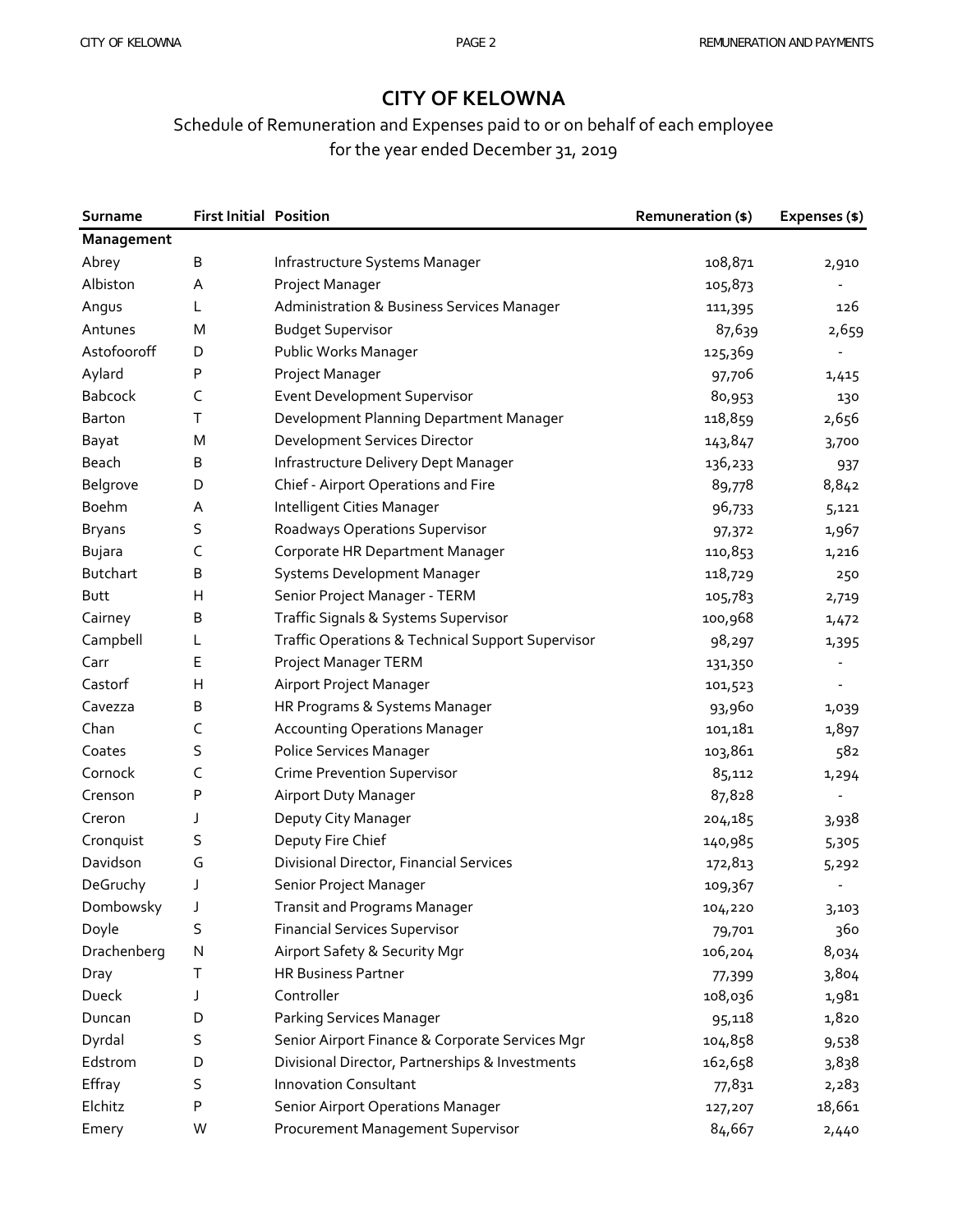| Surname         | <b>First Initial Position</b> |                                                     | Remuneration (\$) | Expenses (\$)            |
|-----------------|-------------------------------|-----------------------------------------------------|-------------------|--------------------------|
| Entwistle       | R                             | <b>Information Services Director</b>                | 145,358           | 588                      |
| Fagan           | S                             | Arena Stadium Spvsr                                 | 92,648            |                          |
| Fine            | R                             | Director, Business and Entrepreneurial Development  | 141,041           | 3,723                    |
| Finney          | W                             | <b>Special Programs Coordinator</b>                 | 84,309            | 2,563                    |
| Fleming         | S                             | City Clerk                                          | 122,170           | 3,303                    |
| Foy             | G                             | <b>Transportation Engineering Manager</b>           | 121,763           | 5,567                    |
| Gabriel         | J                             | Divisional Director, Active Living & Culture        | 175,955           | 414                      |
| Garcia          | B                             | Solid Waste Supervisor                              | 81,252            | 4,265                    |
| Gatzke          | D                             | Cemetery Manager                                    | 88,370            | 3,231                    |
| Gazley          | D                             | <b>Bylaw Services Manager</b>                       | 98,348            | 5,217                    |
| Geirsdottir     | S                             | Performance Improvement Consultant                  | 75,720            | 3,758                    |
| Gibbs           | A                             | Senior Project Manager                              | 125,677           | 862                      |
| Gilchrist       | D                             | City Manager                                        | 264,472           | 8,838                    |
| Gosselin        | M                             | Wastewater Manager                                  | 109,941           | 4,437                    |
| Grills          | К                             | <b>Fleet Services Supervisor</b>                    | 86,887            | 4,701                    |
| Hall            | J                             | <b>Airport Operations Manager</b>                   | 114,177           | 7,534                    |
| Hoekstra        | S                             | Landfill & Compost Operations Manager               | 89,517            | 1,348                    |
| Hollier         | L                             | Deputy Fire Chief                                   | 149,897           | 4,309                    |
| Hood            | G                             | <b>Strategic Land Development Mgr</b>               | 82,768            | 1,404                    |
| Hoppe           | Ε                             | Water Quality & Customer Care Supervisor            | 87,841            | 570                      |
| Hunsberger      | Α                             | <b>Urban Forestry Supervisor</b>                    | 94,584            | 880                      |
| Hunter          | К                             | <b>Bylaw Services Manager</b>                       | 84,752            | 688                      |
| Isaak           | K                             | Infrastructure Administration Manager               | 76,442            |                          |
| Johnson         | Α                             | <b>Building Services Manager</b>                    | 84,864            | 49                       |
| Josefson        | S                             | Safety Advisor                                      | 84,289            | 1,318                    |
| Kaman-Newton C  |                               | HR Systems Coordinator                              | 78,533            | 1,818                    |
| Kay             | J                             | Development Engineering Manager                     | 115,894           | 4,045                    |
| Kayfish         | L                             | Risk Manager                                        | 125,138           |                          |
| King            | G                             | <b>Financial Planning Manager</b>                   | 108,624           | 1,689                    |
| Kochan          | S                             | Partnership Manager                                 | 96,143            | 2,155                    |
| Kowal           | Τ                             | <b>Building Inspections Supervisor</b>              | 101,183           | 2,755                    |
| Leatherdale     | S                             | Divisional Director, Human Resources                | 175,276           | 719                      |
| Li              | Α                             | Civic Operations Finance & Admin Service Supervisor | 80,441            | 1,934                    |
| MacLean         | R                             | <b>Utility Planning Manager</b>                     | 116,108           | 1,917                    |
| McFarlane       | J                             | Asset Manager                                       | 81,611            | 4,877                    |
| McGreer         | M                             | Corporate Strategy & Performance, Dept Manager      | 108,094           |                          |
| McKnight        | D                             | Rural Irrigation Administration Manager             | 85,946            | 976                      |
| McNeely         | C                             | Civic Operations Finance & Administration Manager   | 79,545            | 823                      |
| <b>McWillis</b> | C                             | <b>Cultural Services Manager</b>                    | 82,890            | 795                      |
| Miles           | R                             | <b>OCP Project Planner</b>                          | 90,911            | 1,530                    |
| Monk            | J                             | Airport Duty Manager                                | 86,311            | $\overline{\phantom{a}}$ |
| Moore           | J                             | Urban Planning & Development Policy Manager         | 100,879           | 490                      |
| Murrell         | M                             | Utilities Network Maintenance Supervisor            | 96,526            | 305                      |
| Nadasde         | W                             | <b>Utilities Construction Supervisor</b>            | 100,790           | 383                      |
| Needham         | К                             | Deputy City Clerk                                   | 94,864            | 504                      |
| Netzel          | J                             | Senior Project Manager                              | 111,454           | 3,810                    |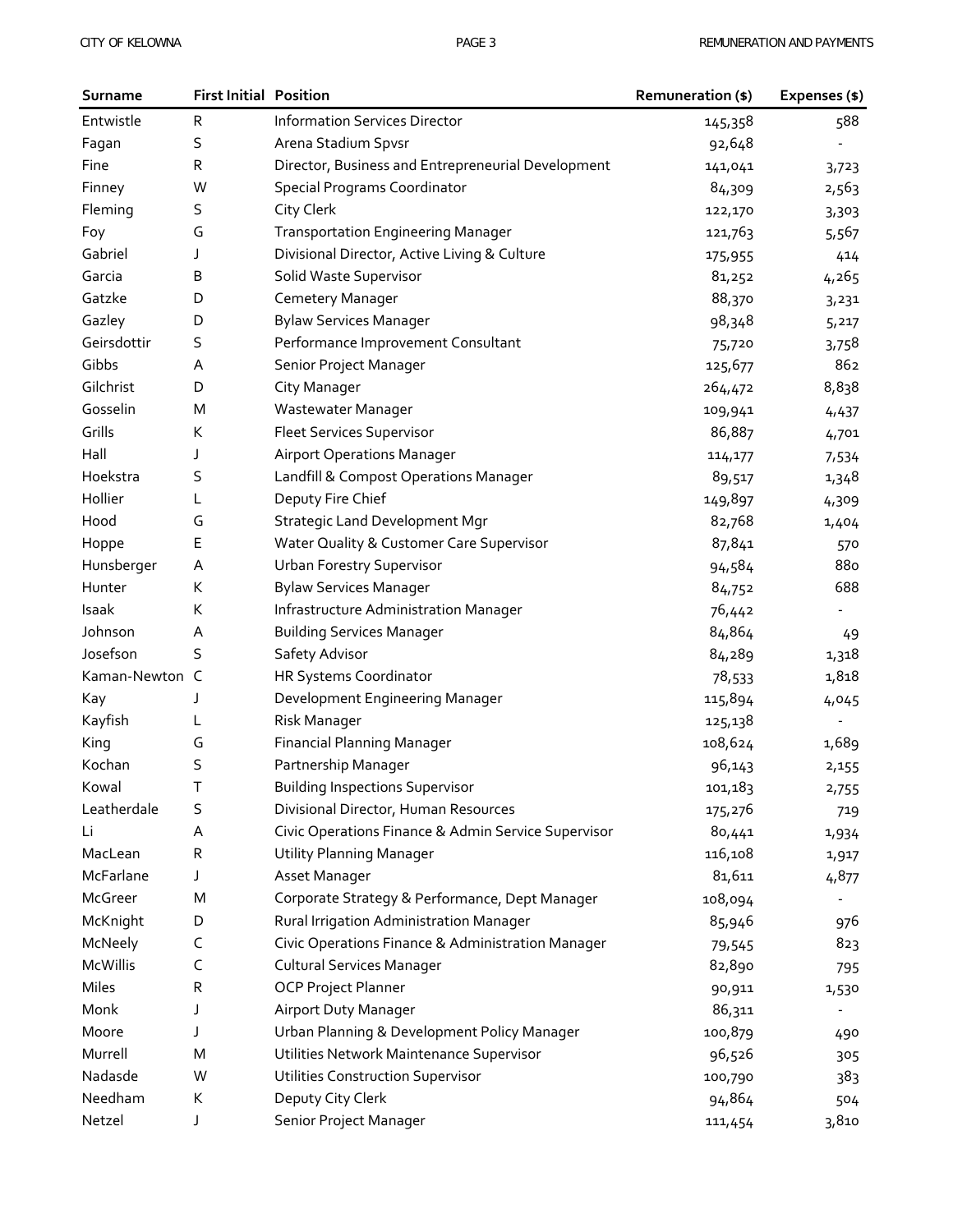| Surname      | <b>First Initial Position</b> |                                                      | Remuneration (\$) | Expenses (\$) |
|--------------|-------------------------------|------------------------------------------------------|-------------------|---------------|
| Newcombe     | Α                             | Divisional Director, Infrastructure                  | 176,818           | 1,596         |
| Nicholas     | D                             | Sport & Event Services Manager                       | 96,744            | 1,880         |
| Noble-Brandt | D                             | Policy & Planning Department Manager                 | 128,052           | 2,258         |
| O'Rourke     | K                             | <b>Communications Manager</b>                        | 88,949            | 731           |
| Olson        | M                             | Real Estate Services Manager                         | 90,346            | 101           |
| Parlane      | R                             | Parks & Buildings Planning Manager                   | 107,824           | 2,355         |
| Patan        | D                             | <b>Building &amp; Permitting Manager</b>             | 124,467           | 1,958         |
| Peters       | N                             | Safety Advisor                                       | 94,042            | 713           |
| Reyes        | Ρ                             | Project Architect                                    | 93,092            | 763           |
| Rideout      | Α                             | <b>Client Services Supervisor</b>                    | 92,327            | 465           |
| Samaddar     | S                             | <b>Airport Director</b>                              | 190,881           | 16,186        |
| Saufferer    | J                             | Real Estate Department Manager                       | 116,021           | 7,332         |
| Schaad       | F                             | Project Manager                                      | 102,127           | 1,139         |
| Schumacher   | Α                             | Revenue Supervisor                                   | 86,858            | 820           |
| Seemann      | L                             | Airport Duty Manager                                 | 84,958            | 4,160         |
| Shaw         | J                             | Infrastructure Engineering Manager                   | 133,601           | 2,589         |
| Siggers      | M                             | Community & Neighbourhood Services Manager           | 89,320            | 394           |
| Smith        | R                             | Divisional Director, Planning & Development Services | 158,013           | 4,799         |
| Smith        | L                             | <b>Applications Systems Manager</b>                  | 108,699           | 139           |
| Sophonow     | Т                             | Sportsfield & Irrigation Supervisor                  | 99,621            |               |
| Soros        | Α                             | <b>Fleet Services Manager</b>                        | 97,146            | 891           |
| Stewart      | В                             | Parks Services Manager                               | 114,925           | 5,488         |
| Strachan     | W                             | Community Planning & Development Manager             | 110,361           | 43            |
| Stuart       | В                             | Water Supply & Pumpstations Supervisor               | 92,395            | 1,390         |
| Thiessen     | Α                             | Project Portfolio Manager                            | 124,073           | 2,970         |
| Thompson     | D                             | Roadways Construction Supervisor                     | 96,016            | 4,122         |
| Tollefson    | В                             | Energy Program Manager                               | 87,917            | 928           |
| Tompkins     | D                             | Purchasing Manager                                   | 96,594            | 1,709         |
| Van          | V                             | <b>Utility Services Manager</b>                      | 130,638           | 3,365         |
| VanZerr      | M                             | <b>Strategic Transportation Planning Manager</b>     | 107,011           | 3,338         |
| Villarreal   | P                             | <b>Integrated Transportation Department Manager</b>  | 128,675           | 3,716         |
| Watt         | К                             | <b>Police Facility Operations Supervisor</b>         | 82,220            | 90            |
| Weaden       | C                             | Divisional Director, Corporate Strategic Services    | 174,587           | 561           |
| Westlake     | R                             | Senior Engineer - Infrastructure                     | 168,285           |               |
| Wheeler      | S                             | Social Development Manager                           | 101,070           | 2,453         |
| Whiting      | Т                             | Fire Chief                                           | 163,299           | 6,042         |
| Williams     | C                             | TRG OP Senior Transportation Planning Engineer       | 89,719            | 4,771         |
| Wilson       |                               | Infrastructure Operations Department Manager         | 130,145           | 2,992         |
| Wilson       | т                             | <b>Communications Manager</b>                        | 97,282            | 281           |
| Wise         | G                             | <b>Business License Manager</b>                      | 95,674            | 111           |
| Wollin       | W                             | <b>Transportation Engineering Specialist</b>         | 100,035           | 2,749         |
| Yakimchuk    | J                             | Airport Project Manager                              | 95,599            | 450           |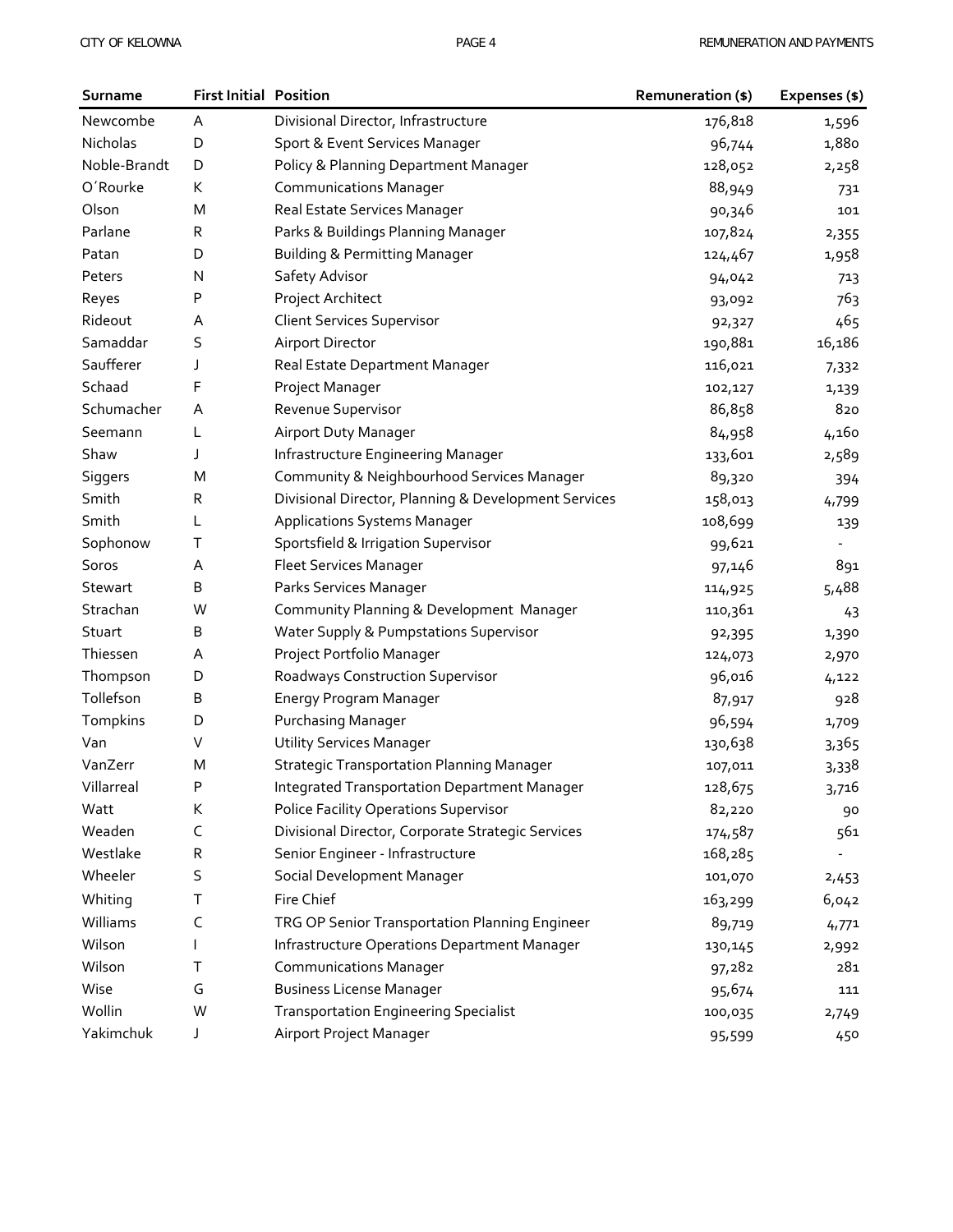| Surname         | <b>First Initial Position</b> |                          | Remuneration (\$) | Expenses (\$)                |
|-----------------|-------------------------------|--------------------------|-------------------|------------------------------|
| Firefighters    |                               |                          |                   |                              |
| <b>Baillie</b>  | J                             | Firefighter              | 112,876           |                              |
| Barton          | P                             | Firefighter              | 111,151           |                              |
| <b>Baudais</b>  | S                             | Dispatch Centre Operator | 112,216           |                              |
| Baumann         | ${\sf R}$                     | Firefighter              | 104,442           | 1,375                        |
| Beaton          | D                             | Firefighter              | 93,143            |                              |
| Benson          | Α                             | Firefighter              | 108,735           | 1,268                        |
| Bonkowski       | G                             | Firefighter              | 113,946           |                              |
| <b>Brownlee</b> | M                             | Captain                  | 127,678           | 309                          |
| Buchanan        | R                             | Captain                  | 133,256           |                              |
| Campbell        | H                             | Firefighter              | 82,492            | 30                           |
| Chapman         | J                             | Firefighter              | 79,945            |                              |
| Chartier        | S                             | Dispatch Centre Operator | 78,628            |                              |
| Chasca          | D                             | Captain                  | 130,121           |                              |
| Chatham         | Α                             | Captain                  | 98,305            |                              |
| Christian       | J                             | Firefighter              | 91,250            |                              |
| Clarke          | S                             | Captain                  | 135,004           | 384                          |
| Cockings        | P                             | Firefighter              | 100,018           |                              |
| Corsi           | ${\sf R}$                     | Firefighter              | 120,120           | 877                          |
| Dais            | J                             | Captain                  | 135,096           | 384                          |
| Dion            | ${\sf R}$                     | Firefighter              | 105,466           | 1,697                        |
| English         | R                             | Firefighter              | 82,802            | ä,                           |
| Enns            | C                             | Firefighter              | 79,989            |                              |
| Enseleit        | C                             | Firefighter              | 116,466           |                              |
| Erhardt         | Α                             | Firefighter              | 79,426            |                              |
| Euper           | ${\sf R}$                     | Fire Inspector           | 113,276           | 2,973                        |
| Fairweather     | В                             | Firefighter              | 102,683           | 30                           |
| Fenton          | L                             | Firefighter              | 107,960           |                              |
| Follack         | S                             | Deputy Fire Chief        | 131,813           | 7,008                        |
| Freh            | К                             | Firefighter              | 102,788           | 30                           |
| Gaschnitz       | C                             | Firefighter              | 110,961           |                              |
| Gaudet          | S                             | Firefighter              | 82,946            | 30                           |
| Gibson          | D                             | Firefighter              | 104,180           |                              |
| Graf            | S                             | Firefighter              | 107,953           | 20                           |
| Green           | W                             | Firefighter              | 109,400           | 350                          |
| Haines          | M                             | Firefighter              | 111,321           |                              |
| Hall            | S                             | Captain                  | 129,556           |                              |
| Hanik           | Τ                             | Dispatch Centre Operator | 105,510           |                              |
| Harrison        | $\circ$                       | Firefighter              | 87,557            |                              |
| Hawley          | M                             | Fire Inspector           | 114,733           | 1,889                        |
| Hill            | $\top$                        | Captain                  | 132,393           |                              |
| Hill            | M                             | Captain                  | 127,712           |                              |
| Hogg            | D                             | Firefighter              | 103,839           |                              |
| Jacobson        | К                             | Firefighter              | 107,842           | 29                           |
| Johnson         | P                             | Fire Inspector           | 122,270           | 3,758                        |
| Johnson         | ${\sf N}$                     | Firefighter              | 105,887           | $\qquad \qquad \blacksquare$ |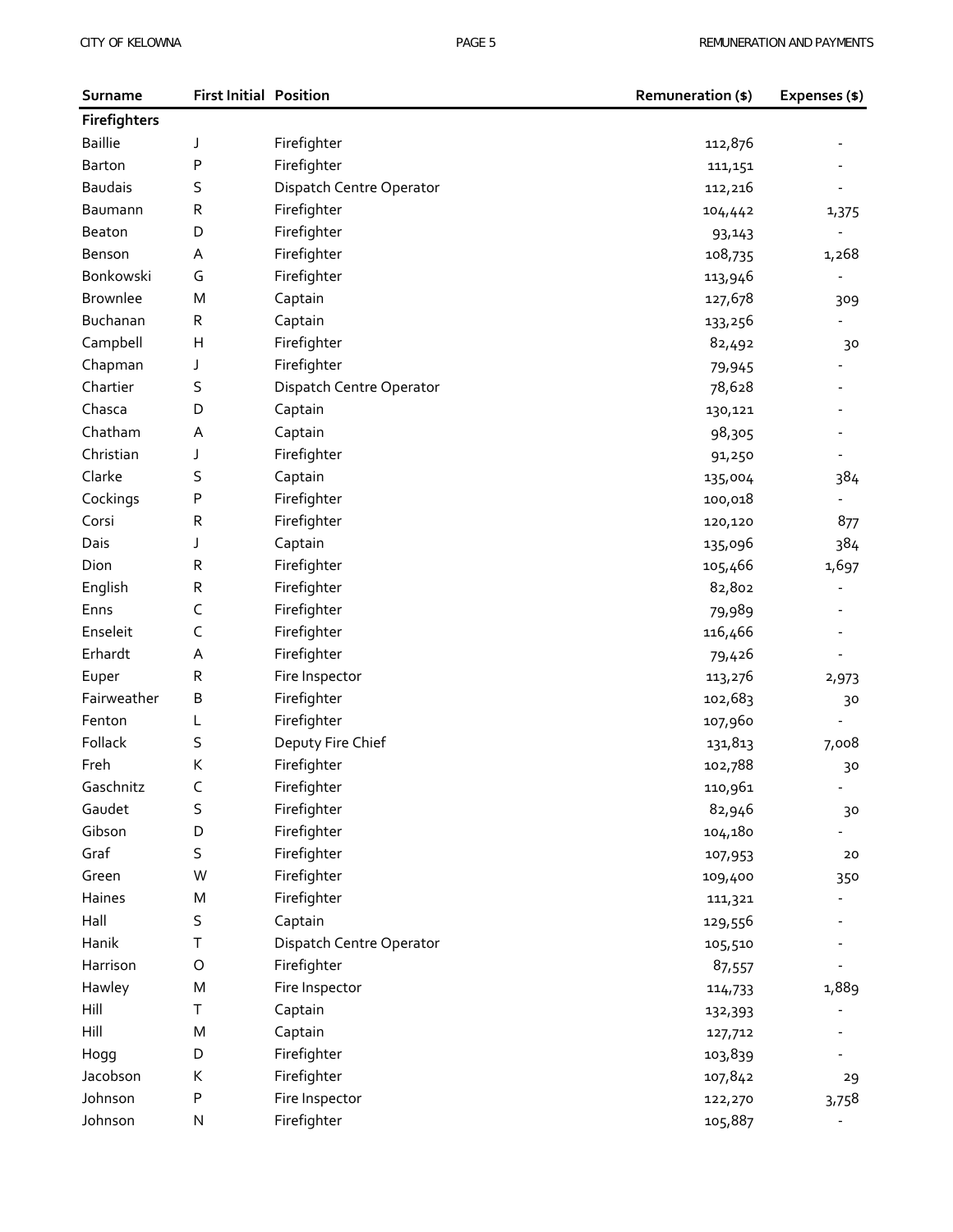| Surname     | <b>First Initial Position</b> |                                        | Remuneration (\$) | Expenses (\$)  |
|-------------|-------------------------------|----------------------------------------|-------------------|----------------|
| Johnston    | T.                            | Firefighter                            | 120,431           | 1,030          |
| Kakuno      | т                             | Firefighter                            | 107,297           |                |
| Keating     | L                             | Firefighter                            | 113,029           | 180            |
| Kelly       | J                             | Platoon Captain                        | 141,138           |                |
| Kiehlbauch  | S                             | Captain                                | 131,721           | 357            |
| Kinnear     | M                             | Firefighter                            | 105,638           | 1,268          |
| Klonteig    | S                             | Dispatch Centre Operator               | 117,508           |                |
| Kolar       | J                             | Captain                                | 88,620            |                |
| Kranabetter | M                             | Captain                                | 129,434           |                |
| Kroschinsky | B                             | Firefighter                            | 105,098           | 180            |
| Lang        | C                             | Captain                                | 130,147           |                |
| Liebel      | D                             | Firefighter                            | 79,149            | 29             |
| Light       | т                             | Platoon Captain                        | 148,545           |                |
| Lipkovits   | Α                             | Captain                                | 127,074           |                |
| MacDonald   | C                             | Firefighter                            | 83,939            |                |
| MacDonald   | C                             | Firefighter                            | 82,898            |                |
| MacKinnon   | К                             | Firefighter                            | 82,250            |                |
| Mamchur     | т                             | Firefighter                            | 108,265           | 30             |
| Martins     | J                             | Firefighter                            | 80,105            | 135            |
| McCarthy    | D                             | Firefighter                            | 116,528           |                |
| McLaren     | т                             | Firefighter                            | 81,081            |                |
| McNairn     | J                             | Firefighter                            | 76,808            | 30             |
| Melnyk      | Τ                             | Firefighter                            | 121,356           | 1,772          |
| Meyer       | S                             | Firefighter                            | 86,228            |                |
| Miller      | D                             | Platoon Captain                        | 142,519           | 378            |
| Minchin     | M                             | Dispatch Centre Operator               | 82,083            |                |
| Moffat      | R                             | Firefighter                            | 109,122           | 1,562          |
| Moorhouse   | M                             | Firefighter                            | 105,835           | 725            |
| Mudge       | R                             | Firefighter                            | 103,713           | 350            |
| Muldoon     | В                             | Firefighter                            | 86,211            |                |
| Murphy      | S                             | Firefighter                            | 80,804            | 30             |
| Nanci       | Е                             | <b>Assistant Fire Training Officer</b> | 131,814           | 3,062          |
| <b>Ness</b> | J                             | Firefighter                            | 103,388           |                |
| Nykilchuk   | В                             | Firefighter                            | 107,483           | 1,517          |
| Orban       | C                             | Firefighter                            | 116,559           | 480            |
| Pacholzuk   | G                             | Fire Prevention Officer                | 136,205           | 1,103          |
| Paley       | G                             | <b>Training Officer</b>                | 143,155           | 763            |
| Payer       | S                             | Captain                                | 125,435           |                |
| Pellett     | R                             | Firefighter                            | 107,690           | 977            |
| Pfenning    | В                             | Firefighter                            | 117,916           | 1,452          |
| Picklyk     | J                             | Captain                                | 125,899           | 1,172          |
| Prowal      | J                             | Firefighter                            | 85,769            | $\overline{a}$ |
| Rooks       | S                             | Firefighter                            | 102,742           | 350            |
| Roshinsky   | S                             | Captain                                | 133,961           |                |
| Rositch     | В                             | Firefighter                            | 81,157            | 515            |
| Rossi       | S                             | Firefighter                            | 102,755           | 394            |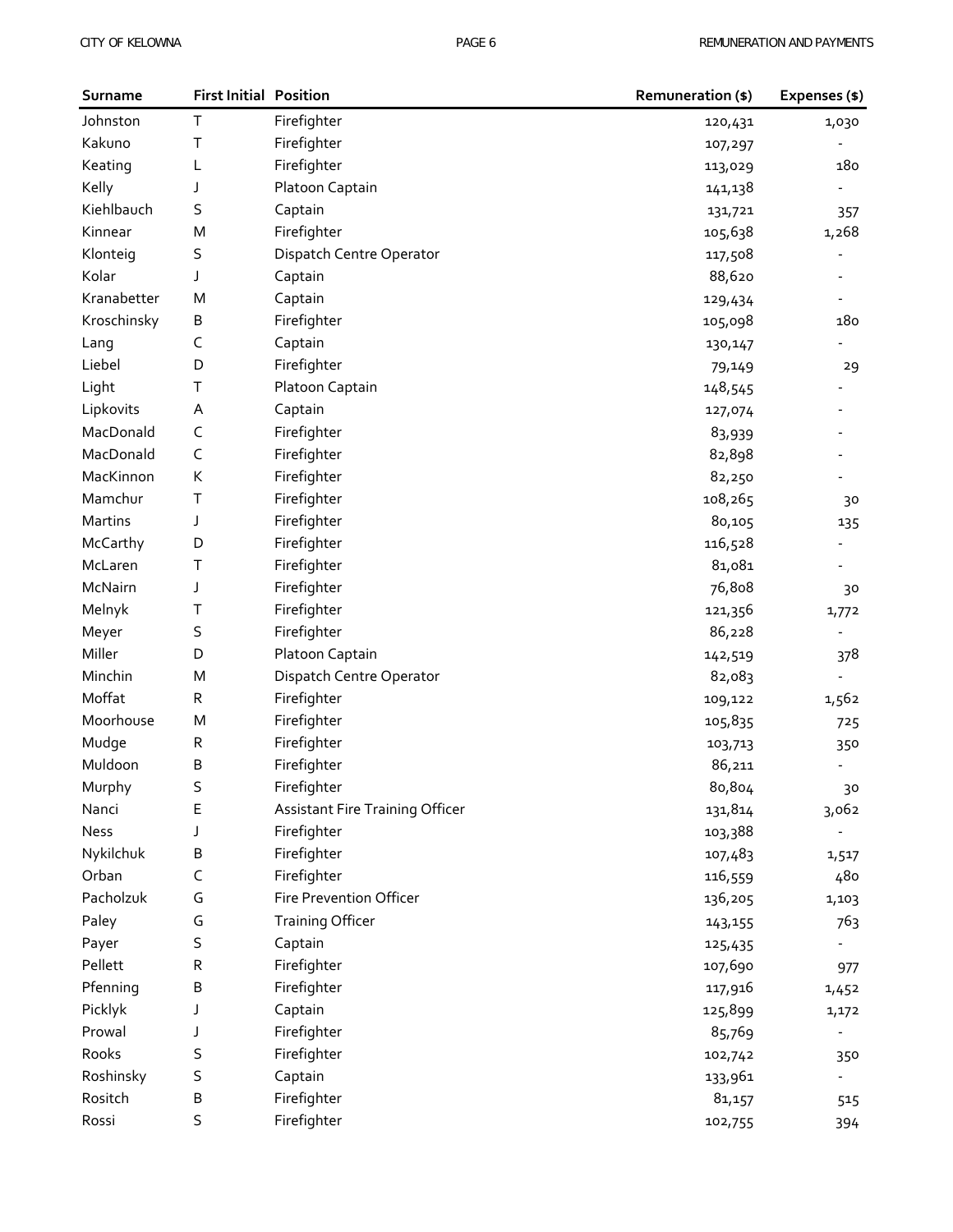| <b>First Initial Position</b><br>Surname |             |                                           | Remuneration (\$) | Expenses (\$) |
|------------------------------------------|-------------|-------------------------------------------|-------------------|---------------|
| Rubuliak                                 | $\mathsf C$ | Firefighter                               | 111,297           | 30            |
| Sanger                                   | Τ           | Firefighter                               | 106,795           |               |
| Schleppe                                 | R           | Captain                                   | 132,181           |               |
| Schmidt                                  | Α           | Firefighter                               | 102,844           | 30            |
| Schraeder                                | J           | Firefighter                               | 105,252           |               |
| Shaw                                     | D           | Firefighter                               | 114,522           |               |
| Skeldon                                  | ${\sf R}$   | Captain                                   | 128,377           | 357           |
| Sparks                                   | Α           | Dispatch Centre Operator                  | 121,206           | 1,211         |
| Spragge                                  | Τ           | Dispatch Centre Operator                  | 106,363           |               |
| Springer                                 | J           | Dispatch Centre Operator                  | 114,522           | 33            |
| Stantic                                  | P           | Firefighter- 10th Year                    | 120,874           | 3,712         |
| Stephens                                 | К           | Platoon Captain                           | 137,126           | 30            |
| Stewart                                  | C           | Firefighter                               | 106,844           |               |
| Stoodley                                 | J           | Firefighter                               | 112,287           |               |
| Syrnyk                                   | B           | Fire Inspector                            | 79,692            | 202           |
| Szabadi                                  | T           | Firefighter                               | 105,192           | 903           |
| Taylor                                   | N           | Firefighter                               | 83,924            |               |
| Telford                                  | G           | Firefighter                               | 82,647            |               |
| Twamley                                  | J           | Fire Inspector                            | 108,404           |               |
| Volk                                     | M           | Captain                                   | 138,043           |               |
| Wentland                                 | J           | Firefighter                               | 103,382           | 1,337         |
| Weremy                                   | К           | Firefighter                               | 117,525           |               |
| Wiberg                                   | К           | Firefighter                               | 118,719           | 1,422         |
| Wiersma                                  | L           | Firefighter                               | 108,618           | 1,657         |
| Wilkes                                   | Α           | Firefighter                               | 82,159            |               |
| Williamson                               | Α           | Dispatch Centre Operator                  | 133,649           | 2,528         |
| Woodworth                                | M           | Firefighter                               | 103,632           |               |
| Wright                                   | J           | Firefighter                               | 108,902           | 200           |
| Wudrich                                  | S           | Firefighter                               | 125,289           | 1,162         |
| Young                                    | S           | Firefighter                               | 115,382           | 1,452         |
| Zimmermann                               | L           | Captain                                   | 127,949           |               |
| Zimmermann                               | R           | Dispatch Centre Operator                  | 104,612           |               |
| Zol                                      | D           | Firefighter                               | 111,097           |               |
| <b>CUPE Staff</b>                        |             |                                           |                   |               |
| Agar                                     | N           | Airport Operations Specialist/Firefighter | 89,517            | 2,005         |
| Allan                                    | L           | Building Insp/ Plan Checker III           | 80,024            |               |
| Ambler                                   | S           | Client Support Technician                 | 75,964            |               |
| Anderson                                 | C           | Airport Operations Specialist/Firefighter | 87,609            | 3,071         |
| Aulenback                                | D           | Plumbing, HVAC & Gas Inspector            | 84,657            | 2,178         |
| Backstrom                                | W           | Roadways Foreman                          | 94,338            | 1,631         |
| Bakay                                    | К           | Senior Wastewater Treatment Op (SA)       | 77,781            | 739           |
| Balehowsky                               | B           | Airport Operations Specialist/Firefighter | 80,707            | 2,006         |
| <b>Barrow</b>                            | S           | Millwright                                | 75,292            | 547           |
| Bedell                                   | J           | Community Policing Coordinator            | 78,516            | 2,096         |
| Beitel                                   | C           | Pipelayer                                 | 90,598            | 2,640         |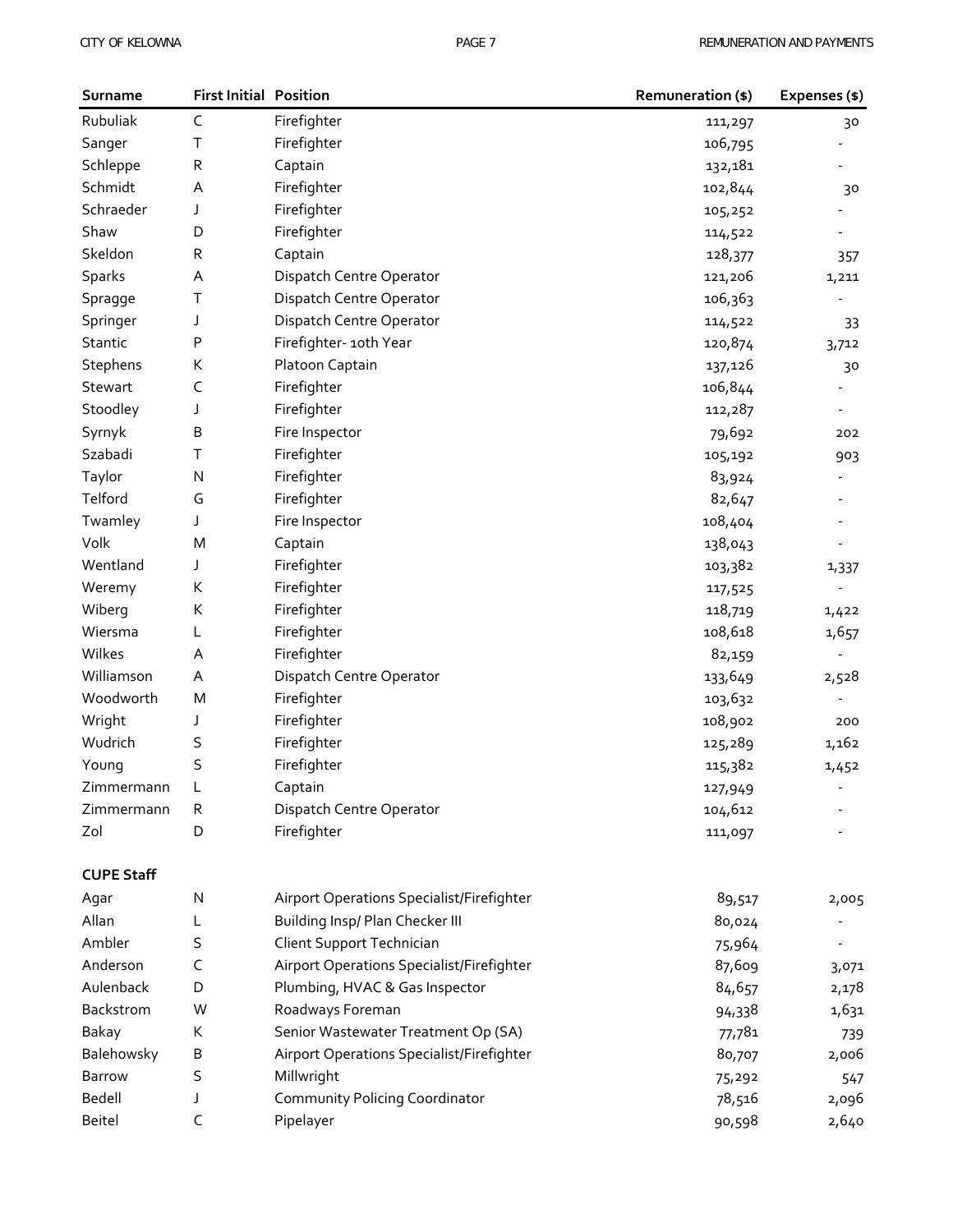| Surname           | <b>First Initial Position</b> |                                                        | Remuneration (\$) | Expenses (\$) |
|-------------------|-------------------------------|--------------------------------------------------------|-------------------|---------------|
| Bell              | R                             | <b>Business Systems Analyst</b>                        | 85,137            | 791           |
| Benke             | S                             | <b>Business Systems Analyst</b>                        | 82,911            |               |
| Bentley           | L                             | Deputy City Clerk                                      | 87,538            | 2,487         |
| Bergeson          | Τ                             | Urban Forestry Technician                              | 78,202            | 1,708         |
| Bevandick         | G                             | <b>Street Lighting Technician</b>                      | 76,474            | 1,287         |
| Billington        | J                             | Survey Technician                                      | 75,027            |               |
| <b>Black</b>      | К                             | Lic/Bylaw Enforcement Officer                          | 83,061            |               |
| Blair             | D                             | Airport Operations Specialist/Firefighter              | 88,282            | 4,194         |
| <b>Blamire</b>    | C                             | <b>Equipment Operator IV</b>                           | 85,236            | 364           |
| Bosch             | W                             | Parks Foreman                                          | 78,657            | 1,209         |
| Bourgeau          | D                             | Airport Mechanic                                       | 78,414            | 1,936         |
| Bouwman           | G                             | Airport Operations Specialist/Firefighter Crew Captain | 80,104            | 2,008         |
| <b>Bransfield</b> | D                             | <b>Equipment Operator V</b>                            | 78,370            | 764           |
| <b>Brennan</b>    | J                             | <b>Business Systems Analyst</b>                        | 89,136            | 3,292         |
| <b>Brooks</b>     | S                             | Wastewater Treatment Operator II                       | 78,254            | 2,037         |
| Brown             | Ρ                             | Plumbing, HVAC & Gas Inspector                         | 79,400            | 332           |
| <b>Browne</b>     | M                             | Environmental Tech II 8Hr                              | 77,665            | 71            |
| Brydon            | L                             | Lic/Bylaw Enforcement Officer                          | 86,490            | 816           |
| <b>Bunce</b>      | В                             | Traffic Signals Technician                             | 97,332            | 580           |
| Bundschuh         | J                             | Traffic Signals Technician                             | 90,473            | 196           |
| Burggraaf         | Н                             | Urban Forestry Foreman                                 | 80,523            | 602           |
| <b>Bushell</b>    | S                             | Design Technician                                      | 104,405           | 384           |
| Cabrera           | M                             | Concrete Finisher                                      | 81,399            |               |
| Campbell          | G                             | <b>Community Recreation Coordinator</b>                | 107,650           |               |
| Clarke            | J                             | Equipment Operator III (80 hr shift avg)               | 82,638            | 125           |
| Connor            | Τ                             | Traffic Signals Technician                             | 106,602           | 3,168         |
| Cornfield         | S                             | Sr Computer Technician - Police Services               | 77,868            |               |
| Cseke             | Α                             | <b>Planner Specialist</b>                              | 84,465            | 516           |
| Dacre             | В                             | Design Technician                                      | 100,202           |               |
| Dale              | J                             | Plumbing, HVAC & Gas Inspector                         | 79,123            | 1,848         |
| Demer             | Е                             | <b>Financial Analyst</b>                               | 83,622            | 3,072         |
| Dempsey           | L                             | Design Technician                                      | 87,000            |               |
| DenOuden          | M                             | Parks Foreman                                          | 78,652            | 141           |
| Devitt            | J                             | Wastewater Treatment Operator II                       | 81,621            | 255           |
| Dexel             | D                             | Wastewater Treatment Operator II                       | 78,527            | 1,392         |
| Duncan            | J                             | Mechanic                                               | 80,961            | 985           |
| Dungate           | D                             | Parks Foreman                                          | 78,721            | 267           |
| Dunlop            | D                             | Client Support Technician                              | 84,044            | 1,580         |
| Egely             | S                             | Mechanic                                               | 90,573            | 165           |
| Elliott           | D                             | Airport Operations Specialist/Firefighter              | 89,893            | 2,005         |
| Empey             | C                             | Traffic Signals Technician                             | 100,573           | 1,470         |
| Enevoldson        | D                             | Environmental Tech II 8Hr                              | 84,861            | 1,877         |
| Enns              | D                             | Water Distribution & Sewer Collection Operator         | 84,015            | 2,907         |
| Evans             | S                             | Traffic Programmer                                     | 79,321            | 2,561         |
| Everett           | J                             | Airport Operations Specialist/Firefighter              | 89,420            | 3,687         |
| Facca             | M                             | Building Insp/ Plan Checker III                        | 83,066            | 1,458         |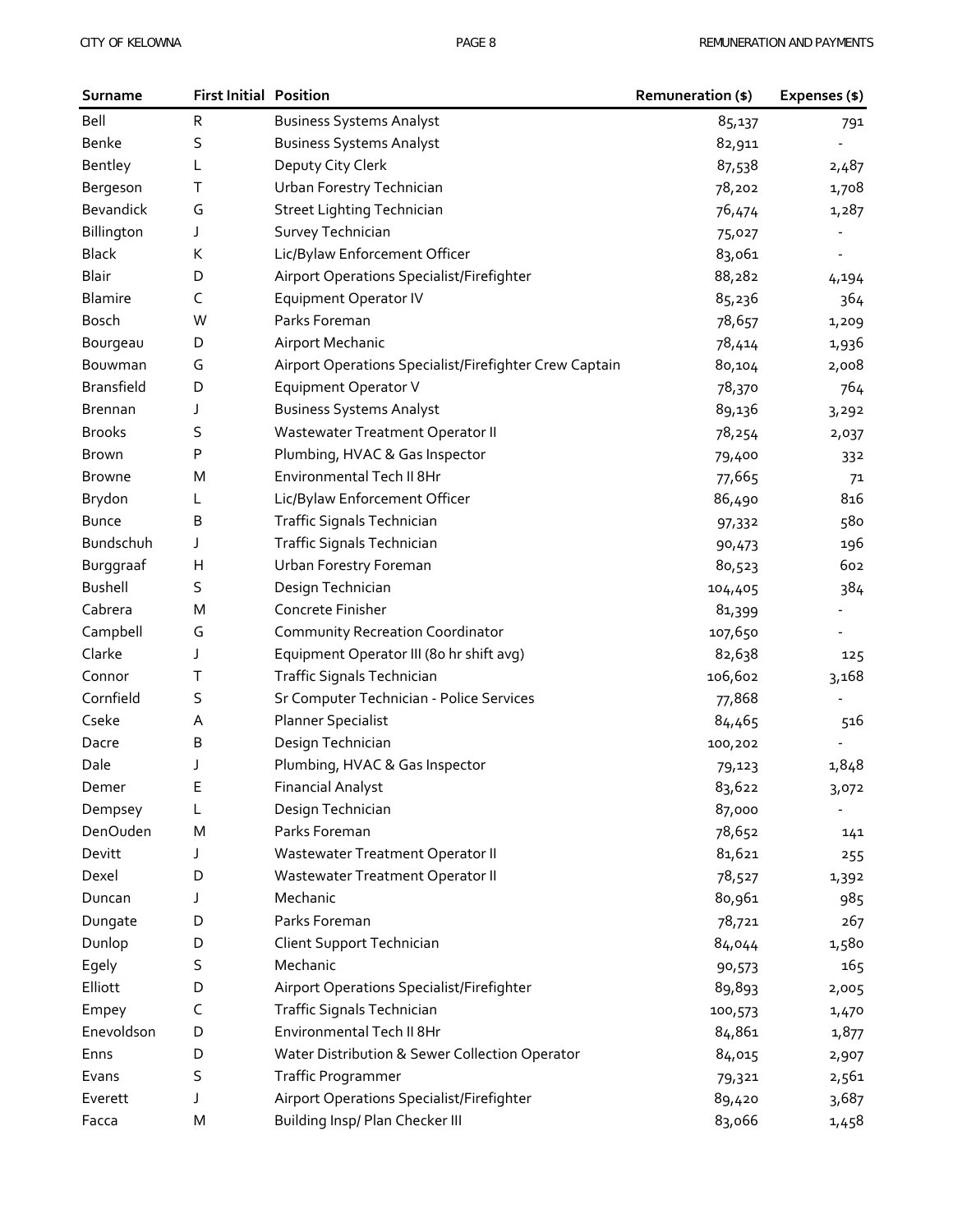| Surname     | <b>First Initial Position</b> |                                                        | Remuneration (\$) | Expenses (\$)            |
|-------------|-------------------------------|--------------------------------------------------------|-------------------|--------------------------|
| Faminoff    | M                             | <b>Financial Analyst</b>                               | 83,065            |                          |
| Filipenko   | J                             | Development Technician                                 | 83,108            | 45                       |
| Floor       | Τ                             | <b>Business Systems Analyst</b>                        | 91,353            | 737                      |
| Francis     | D                             | Hydrant & Valve Mtce Attendant                         | 86,017            | 130                      |
| Fraser      | R                             | <b>Business Systems Analyst</b>                        | 88,914            |                          |
| Frick       | J                             | Building Insp/ Plan Checker III                        | 83,489            | 2,567                    |
| Friesen     | M                             | <b>Financial Analyst</b>                               | 77,223            | 946                      |
| Geistlinger | M                             | Airport Operations Specialist/Firefighter              | 81,232            | 2,810                    |
| Gillmore    | Ρ                             | <b>Equipment Operator IV</b>                           | 78,459            | 334                      |
| Glavin      | D                             | Airport Operations Specialist/Firefighter Crew Captain | 91,685            | 4,295                    |
| Gonzato     | D                             | Plumbing, HVAC & Gas Inspector                         | 85,080            | 1,149                    |
| Gramiak     | Ρ                             | <b>Financial Analyst</b>                               | 76,908            | $\overline{\phantom{a}}$ |
| Gregson     | C                             | <b>Financial Analyst</b>                               | 76,358            |                          |
| Grills      | J                             | <b>Financial Analyst</b>                               | 82,025            | 425                      |
| Guidi       | C                             | Concrete Finisher                                      | 93,091            |                          |
| Hager       | J                             | Development Technician                                 | 75,939            | 331                      |
| Haley       | В                             | Airport Operations Specialist/Firefighter              | 89,109            | 6,143                    |
| Hanson      | K                             | <b>Engineering Technical Support Coordinator</b>       | 77,130            |                          |
| Harborne    | Ν                             | Plumbing, HVAC & Gas Inspector                         | 84,681            |                          |
| Henri       | R                             | Lic/Bylaw Enforcement Officer                          | 79,387            |                          |
| Hewitt      | J                             | <b>Communications Advisor</b>                          | 80,840            | 6,822                    |
| Hildred     | R                             | Senior Wastewater Treatment Op (SA)                    | 77,720            | 1,302                    |
| Hogan       | D                             | Lic/Bylaw Enforcement Officer                          | 89,658            | 916                      |
| Hopkins     | L                             | Security & Building Tech Lead Hand                     | 79,703            | 254                      |
| Hughes      | V                             | Wastewater Treatment Operator II                       | 79,141            | 433                      |
| Humes       | D                             | <b>WW Treatment Foreman</b>                            | 87,594            | 304                      |
| Hunchak     | N                             | Roadways Foreman                                       | 95,880            | 91                       |
| Hunchak     | т                             | <b>Traffic Operations Services Coordinator</b>         | 79,410            | 1,011                    |
| Hunt        | J                             | <b>Financial Analyst</b>                               | 80,291            | 2,876                    |
| Hyatt       | Α                             | Groundsperson II                                       | 75,761            | 1,233                    |
| Ihaksi      | R                             | Pipelayer                                              | 77,783            | 1,245                    |
| Ingvarsson  | н                             | Lic/Bylaw Enforcement Officer                          | 83,019            | 163                      |
| Isfan       | S                             | Community Policing Coordinator                         | 76,592            |                          |
| Ivey        | C                             | <b>Acting Exempt Rate</b>                              | 80,971            | 525                      |
| James       | D                             | <b>Planner Specialist</b>                              | 78,759            | 1,518                    |
| Jamison     | Ρ                             | <b>Equipment Operator IV</b>                           | 77,565            | 564                      |
| Jarvo       | J                             | <b>Business Systems Analyst</b>                        | 79,135            | 125                      |
| Jennejohn   | R                             | Design Technician                                      | 97,556            |                          |
| Jensen      | C                             | Water/or WW Maintenance Foreman                        | 78,092            | 366                      |
| Johnson     | К                             | Roadways Foreman                                       | 102,380           | 886                      |
| Jomphe      | R                             | Mechanic                                               | 76,269            | 125                      |
| Kapiniak    | M                             | Design Technician                                      | 82,818            | 448                      |
| Kawalle     | J                             | Design Technician                                      | 85,918            |                          |
| Kay         | K                             | <b>Communications Consultant</b>                       | 77,552            | 3,277                    |
| Kehler      | R                             | Network Systems Analyst                                | 89,459            |                          |
| Kirkpatrick | R                             | Building Insp/ Plan Checker III                        | 82,492            | 567                      |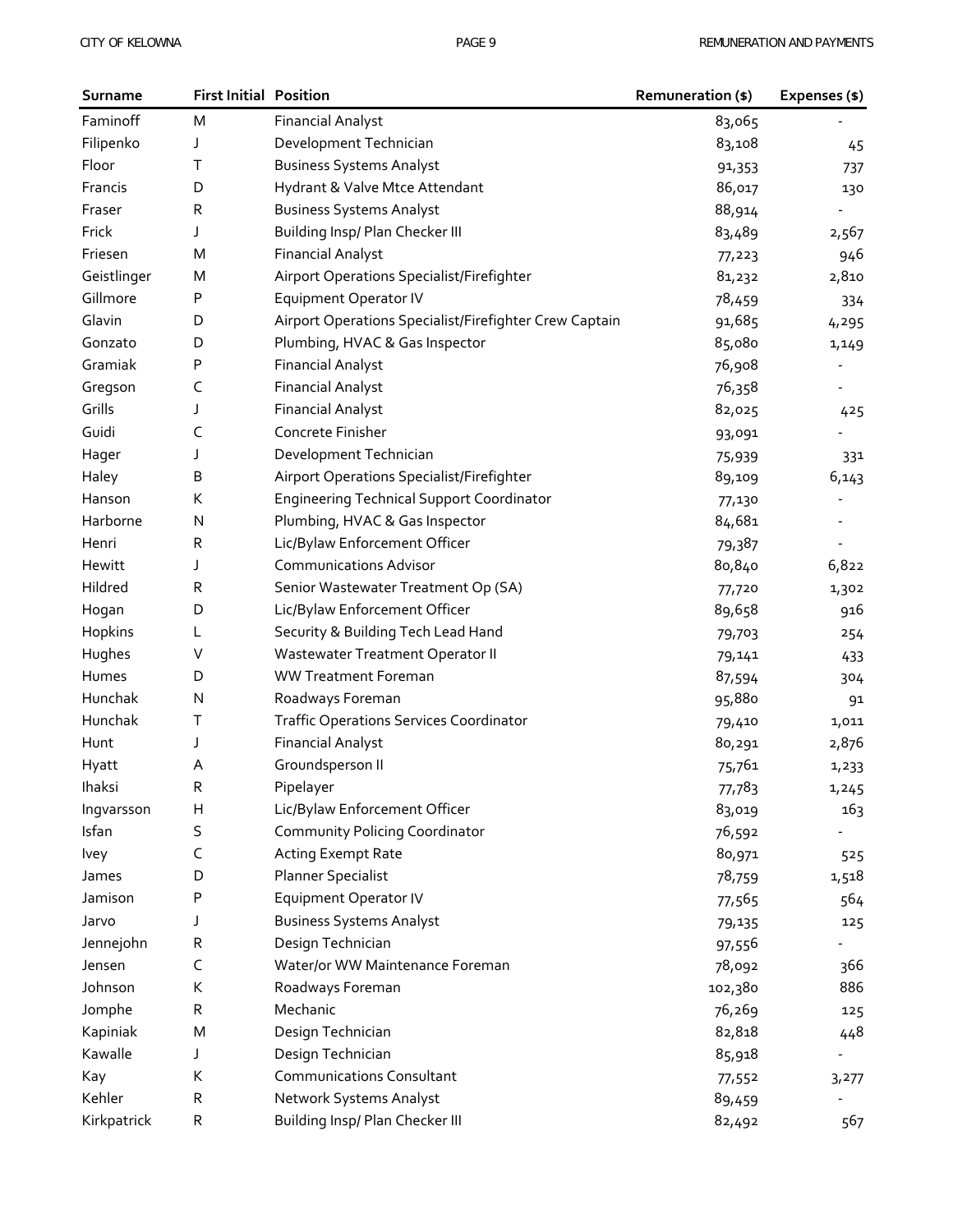| Surname    | <b>First Initial Position</b> |                                           | <b>Remuneration (\$)</b> | Expenses (\$)            |
|------------|-------------------------------|-------------------------------------------|--------------------------|--------------------------|
| Kohout     | н                             | Water/or WW Maintenance Foreman           | 80,443                   | 547                      |
| Kokorudz   | S                             | Mechanic                                  | 75,534                   | 2,599                    |
| Kondor     | Α                             | <b>Planner Specialist</b>                 | 87,118                   | 482                      |
| Koole      | P                             | Plumbing, HVAC & Gas Inspector            | 85,116                   | 615                      |
| Korolchuk  | L                             | Planner II                                | 78,271                   | 2,776                    |
| Kyle       | C                             | <b>Business Systems Analyst</b>           | 93,266                   | 2,807                    |
| Laidlaw    | R                             | <b>Equipment Operator IV</b>              | 79,812                   | 530                      |
| Lamothe    | M                             | Design Technician                         | 89,059                   | 333                      |
| Lamprecht  | н                             | Wastewater Treatment Operator II          | 79,624                   | 346                      |
| Langstaff  | К                             | Client Support Technician                 | 79,542                   |                          |
| Laporte    | S                             | <b>Traffic Technician</b>                 | 78,420                   | 12                       |
| Lazarus    | M                             | <b>Financial Analyst</b>                  | 80,464                   | 67                       |
| Leduc      | т                             | <b>Business Systems Analyst</b>           | 92,844                   |                          |
| Lee        | M                             | <b>Communications Advisor</b>             | 77,066                   |                          |
| Leestolz   | S                             | Building Insp/ Plan Checker III           | 82,245                   |                          |
| Leonard    | J                             | Lic/Bylaw Enforcement Officer             | 76,086                   |                          |
| LeVoir     | D                             | Building Insp/ Plan Checker III           | 82,932                   | 1,456                    |
| Lewis      | D                             | Mechanic                                  | 76,769                   | 125                      |
| Luehr      | C                             | Airport Operations Specialist/Firefighter | 83,752                   | 1,813                    |
| MacDougall | J                             | Community Policing Coordinator            | 80,403                   | 1,210                    |
| Maier      | G                             | TRG OP - Asset Management Coordinator     | 82,643                   | 6,930                    |
| Maja       | D                             | Senior Bylaw Officer                      | 91,526                   | 760                      |
| March      | G                             | <b>Planner Specialist</b>                 | 82,874                   | 2,241                    |
| Mazar      | P                             | Airport Operations Specialist/Firefighter | 105,110                  | 9,201                    |
| McClellan  | т                             | Lic/Bylaw Enforcement Officer             | 81,782                   | 289                      |
| Miles      | L                             | Pipelayer                                 | 78,271                   | 764                      |
| Mintram    | К                             | Equipment Operator III                    | 91,047                   | 1,240                    |
| Misutka    | D                             | Building Insp/ Plan Checker III           | 82,070                   | 1,751                    |
| Moody      | C                             | <b>Cross Connection Coordinator</b>       | 93,994                   |                          |
| Mugridge   | Ρ                             | <b>Business Systems Analyst</b>           | 91,157                   | $\overline{\phantom{a}}$ |
| Mushta     | L                             | Lic/Bylaw Enforcement Officer             | 81,755                   | 134                      |
| Neetz      | S                             | Pipefitter                                | 93,851                   | 783                      |
| Nelson     | т                             | Plumbing, HVAC & Gas Inspector            | 85,097                   | 3,085                    |
| Norman     | К                             | <b>Financial Analyst</b>                  | 83,298                   | 185                      |
| O'Sullivan | R                             | Development Technician                    | 89,023                   | 174                      |
| Paley      | L                             | Building Insp/ Plan Checker III           | 77,550                   | 533                      |
| Pears      | N                             | <b>Mapping Coordinator</b>                | 76,443                   | 178                      |
| Petersen   | J                             | Utilities Foreman                         | 93,631                   | 901                      |
| Petillion  | Τ                             | Carpenter II                              | 75,172                   | 305                      |
| Pinoli     | J                             | Mechanic Lead-Hand                        | 81,989                   | 3,667                    |
| Pommier    | К                             | <b>CUPE President</b>                     | 89,620                   |                          |
| Pressacco  | К                             | Concrete Worker                           | 75,328                   |                          |
| Puche      | R                             | Design Technician                         | 84,058                   |                          |
| Reid       | т                             | Building Insp/ Plan Checker III           | 83,027                   | 653                      |
| Robertson  | S                             | Design Technician                         | 90,126                   | 993                      |
| Rolston    | Α                             | Parking Operations Coordinator            | 77,024                   | 2,255                    |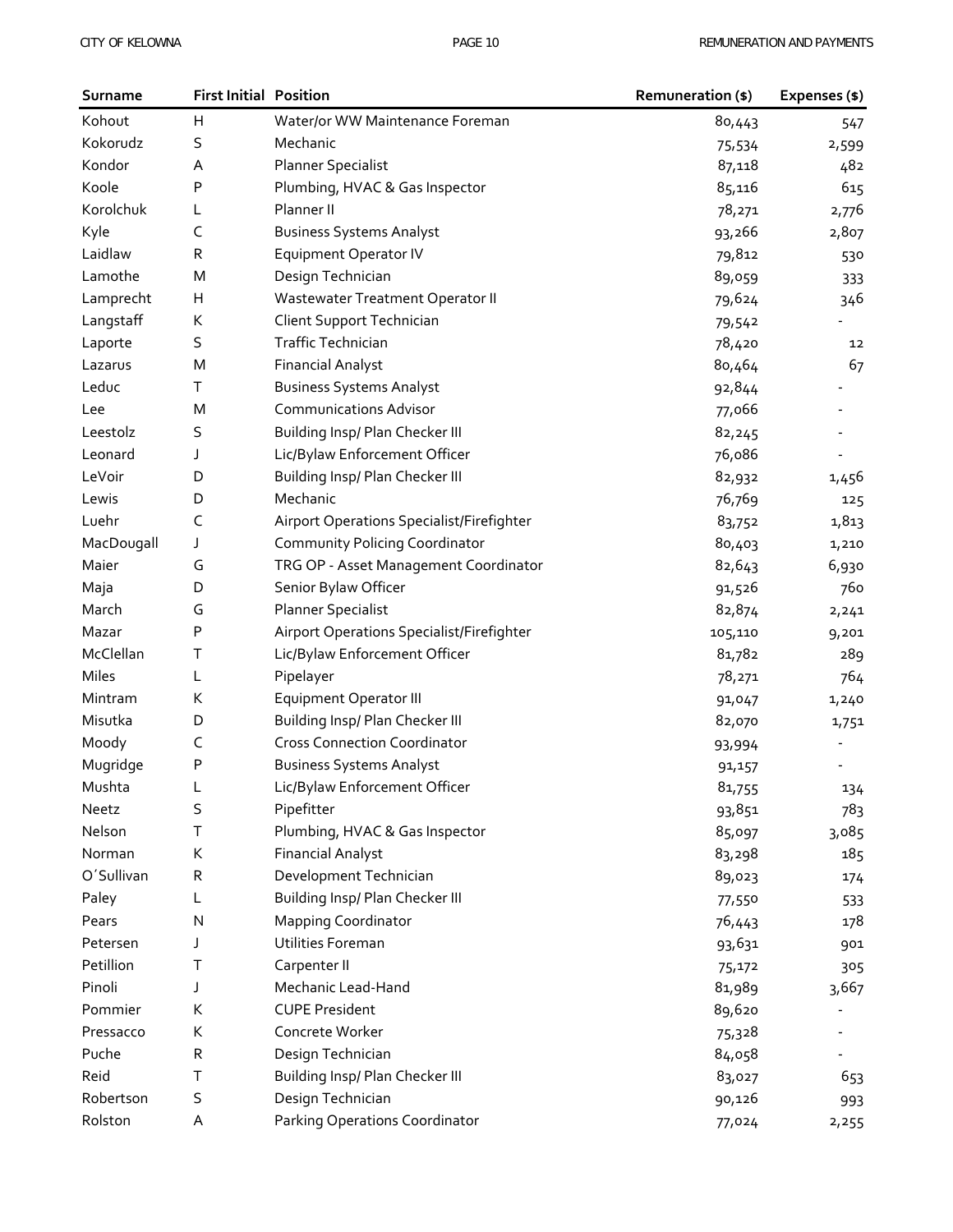| Surname        | <b>First Initial Position</b> |                                                        | Remuneration (\$) | Expenses (\$) |
|----------------|-------------------------------|--------------------------------------------------------|-------------------|---------------|
| Rumpel         | Α                             | <b>Building Technician</b>                             | 78,903            | 2,981         |
| Rutley         | W                             | IE Technician (Current incumbent)                      | 87,781            |               |
| Ryder          | T                             | <b>Business Systems Analyst</b>                        | 91,980            |               |
| Salisbury      | К                             | Utilities Foreman                                      | 94,735            |               |
| Sanbrooks      | L                             | Planner II                                             | 78,032            | 1,721         |
| Sangster       | A                             | Development Technician                                 | 78,408            | 129           |
| Saran          | S                             | Water Supply Foreman                                   | 90,618            | 171           |
| Sartori        | S                             | Development Technician                                 | 82,932            |               |
| Schellevis     | R                             | <b>Equipment Operator IV</b>                           | 86,241            | 275           |
| Schubert       | Α                             | Wastewater Treatment Operator II                       | 77,438            | 130           |
| Schultz        | N                             | <b>Traffic Technician</b>                              | 76,519            |               |
| Schwarz        | D                             | Environmental Technician I                             | 82,873            | 600           |
| Schwerdtfeger  | A                             | Concrete Finisher                                      | 78,928            |               |
| Scott          | W                             | Senior Bylaw Officer                                   | 87,847            | 144           |
| Seneshen       | D                             | Utilities Foreman                                      | 91,346            | 764           |
| Sexton         | J                             | <b>Financial Analyst</b>                               | 78,823            |               |
| Smith          | S                             | Airport Operations Specialist/Firefighter Crew Captain | 90,702            | 3,091         |
| Smith          | C                             | Airport Operations Specialist/Firefighter Crew Captain | 111,847           | 5,100         |
| Soward         | R                             | <b>Planner Specialist</b>                              | 82,918            | 693           |
| Stauble        | R                             | <b>Business Systems Analyst</b>                        | 87,046            | 134           |
| Stehle         | К                             | <b>Business Systems Analyst</b>                        | 90,797            | 273           |
| Steppuhn       | M                             | Park and Landscape Planner                             | 80,122            | 3,616         |
| <b>Stevens</b> | M                             | Building Insp/ Plan Checker III                        | 82,932            | 30            |
| Stewart        | W                             | Airport Operations Specialist/Firefighter              | 76,875            | 659           |
| Stickland      | M                             | <b>Traffic Technician</b>                              | 88,820            | 410           |
| Stringer       | Τ                             | Aquatic and Fitness Coordinator                        | 79,122            | 2,469         |
| Sullivan       | J                             | IE Tech (Trade)                                        | 77,063            | 130           |
| Swett          | N                             | Trq Opp - Network Systems Analyst                      | 76,115            |               |
| Thind          | B                             | Building Insp/ Plan Checker III                        | 82,933            | 2,248         |
| Timms          | L                             | Network Systems Analyst                                | 98,776            | 1,230         |
| Torgerson      | M                             | Utilities Foreman                                      | 85,602            | 430           |
| Trotzuk        | К                             | <b>Business Systems Analyst</b>                        | 88,452            |               |
| Turner         | Ρ                             | Lic/Bylaw Enforcement Officer                          | 77,347            |               |
| Udala          | Н                             | Equipment Operator V                                   | 88,027            |               |
| Vleeming       | К                             | <b>Airport Duty Manager</b>                            | 88,238            | 2,017         |
| Voth           | D                             | Design Technician                                      | 91,425            | 1,749         |
| Wahl           | К                             | <b>Engineering Technical Support Coordinator</b>       | 92,886            | 49            |
| Walker         | S                             | Project Technician                                     | 78,263            | 525           |
| Walker         | В                             | <b>Property Officer Specialist</b>                     | 75,638            | 2,639         |
| Walker         |                               | Building Insp/ Plan Checker III                        | 82,881            |               |
| Wang           | К                             | <b>Business Systems Analyst</b>                        | 88,141            | 178           |
| Whapshare      | D                             | Lic/Bylaw Enforcement Officer                          | 76,843            | 155           |
| Williams       | R                             | Concrete Finisher                                      | 77,803            | 216           |
| Wong           | W                             | Gardener II                                            | 75,003            | 1,537         |
| Yamabe         | Т                             | Sewer Equipment Operator                               | 77,174            | 655           |
| Yew            | G                             | <b>Business Systems Analyst</b>                        | 85,346            | 660           |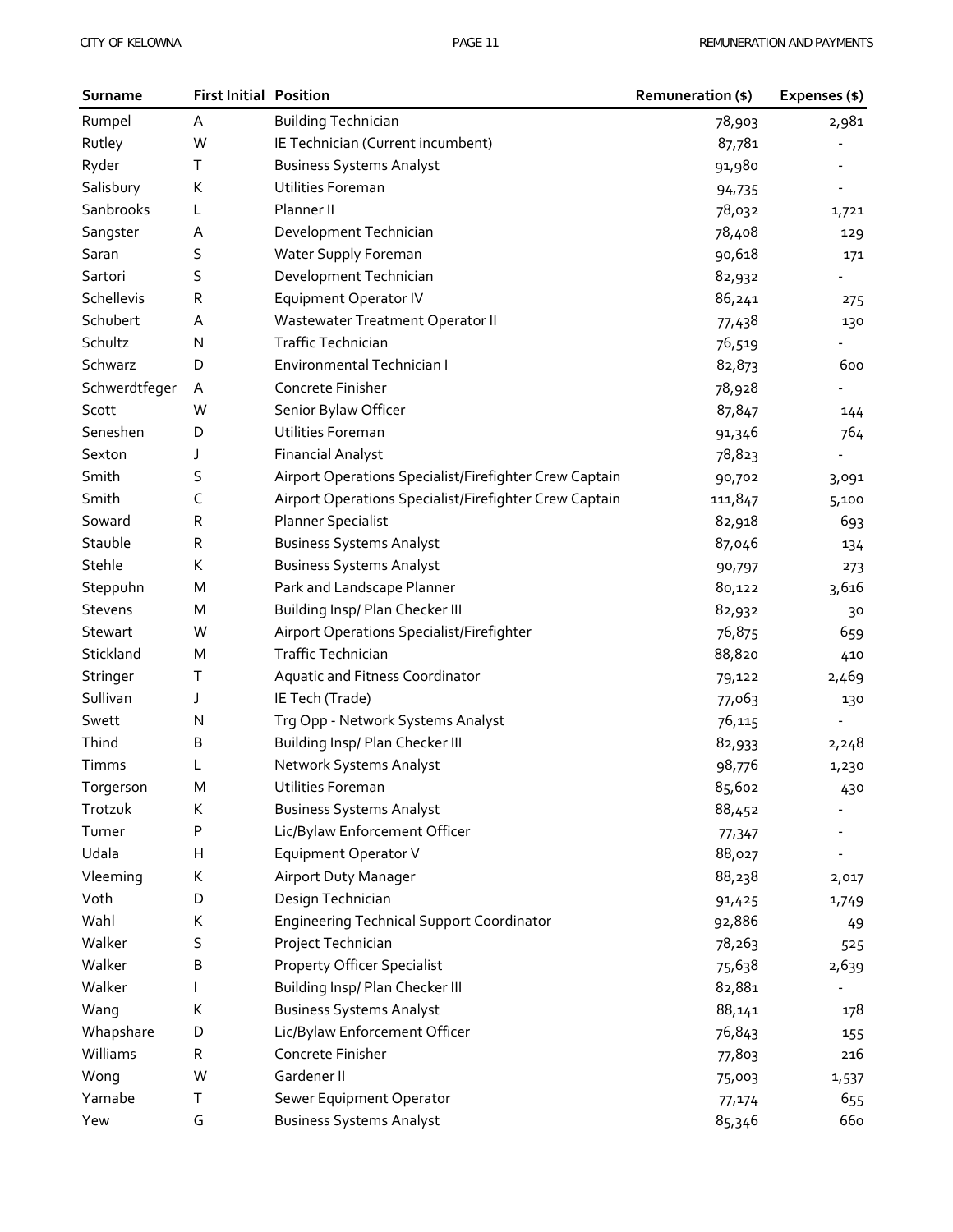| Surname                      | <b>First Initial Position</b> |                         | Remuneration (\$) | Expenses (\$) |
|------------------------------|-------------------------------|-------------------------|-------------------|---------------|
| Zandvliet                    | B                             | Network Systems Analyst | 96,707            | 4,821         |
| Zsoldos                      | B                             | Mechanic                | 77,904            | 125           |
| Employees less than \$75,000 |                               |                         | 33,796,178        | 272,052       |
| Total of all Employees*      |                               |                         | \$<br>77,905,995  | 855,161<br>S  |

\* Prepared under the Financial Information Regulation, Schedule 1, Section 6 (2),(3),(4),(5) and (6)

#### **STATEMENT OF SEVERANCE AGREEMENTS\*\***

There were **no** severance agreements made between the City of Kelowna and its employees during the fiscal year 2019.

\*\*Prepared under the Financial Information Regulation, Schedule 1, subsection 6(8)

#### **RECONCILIATION PER SECTION 6 (2) (d)**

| Total Employees (including council)                                            | \$78,310,354 |
|--------------------------------------------------------------------------------|--------------|
| Total per Schedule 2 - Segmented Information: Expenses - Salaries and benefits | \$90,537,831 |
| Variance*                                                                      | \$12,227,477 |

\*The variance between the Schedule of Remuneration and Expenses and the Salaries and benefits expenses reported on the consolidated financial statements of the City are due to various factors including:

- + The Remuneration and Expenses schedule is based on actual cash payments made during the fiscal year (including payouts of vacation, gratuity, and overtime banks) whereas the consolidated financial statement figure is determined on an accrual basis; and,
- + The Salaries and benefits includes benefits that are recorded at full cost on the consolidated financial statements and includes items such as employer portions of federal deductions, retirement benefits and medical benefits.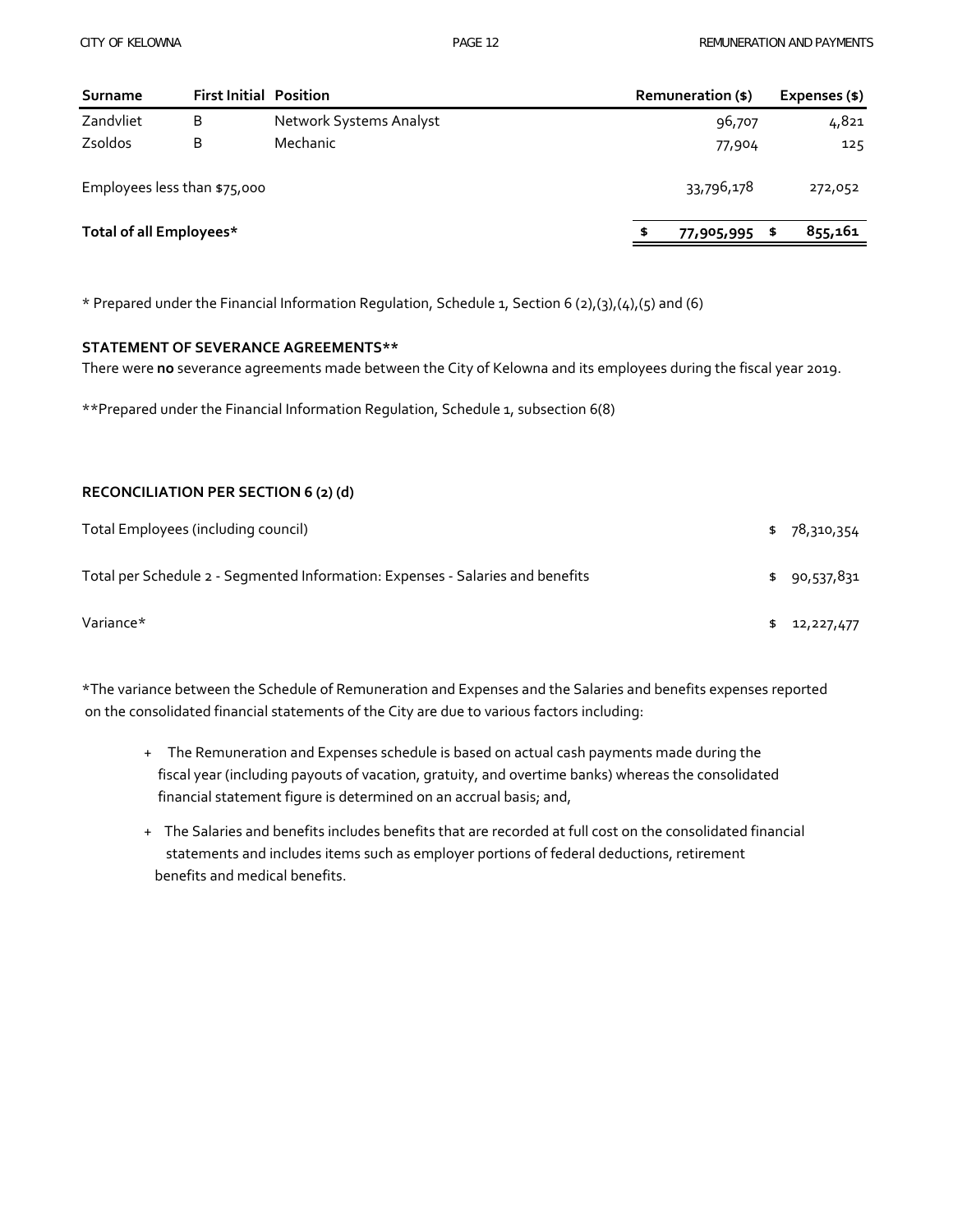### Schedule of Payments to Suppliers of Goods and Services for the year ended December 31, 2019

| <b>Supplier's Name</b>                                | Amount (\$) |
|-------------------------------------------------------|-------------|
| 0868791 B.C. Ltd. dba Pure Pressure                   | 115,542     |
| 0983169 BC Ltd                                        | 57,896      |
| 1043718 BC Ltd.                                       | 29,013      |
| 1052192 BC Ltd.                                       | 160,143     |
| 1097016 BC Ltd                                        | 622,574     |
| 1097016 BC Ltd dba Kota Contracting Ltd               | 399,182     |
| 1097016 BC Ltd.                                       | 1,162,390   |
| 1120797 BC Ltd., Inc. No 1120797                      | 411,202     |
| 1135177 BC Ltd.                                       | 47,735      |
| 1170995 BC Ltd. (Kelsey Helm)                         | 57,750      |
| 1200038 B.C. Ltd.                                     | 32,100      |
| 1920 Enterprise Way Mission Group Rentals Ltd         | 139,637     |
| 2021945 Ontario Inc. C.O.B dba Digital Boundary Group | 25,858      |
| 24/7 Traffic Control                                  | 28,494      |
| 3BP Solutions Inc.                                    | 556,255     |
| 3M Canada Company                                     | 34,585      |
| 4 Refuel Canada LP                                    | 141,956     |
| 5 Point Operations Inc.                               | 292,169     |
| 554764 BC Ltd.                                        | 117,513     |
| A Division of Jim Pattison Broadcast Group LP         | 39,646      |
| A.G. Appel Enterprises Ltd.                           | 129,204     |
| ABC Pipe Cleaning Services Ltd.                       | 335,123     |
| <b>ACI World</b>                                      | 29,944      |
| Acorn Resorts GP Ltd                                  | 74,260      |
| Acres Enterprises Ltd.                                | 2,496,399   |
| <b>Acuere Consulting</b>                              | 91,875      |
| Advantage Asset Tracking Inc.                         | 144,672     |
| Advantage Management Consulting                       | 54,092      |
| Aecom Canada Ltd                                      | 982,662     |
| Air Transport Association Of Canada                   | 26,334      |
| Airbiz Aviation Strategies Ltd                        | 77,841      |
| All Safe Traffic Control Inc.                         | 86,841      |
| Allan's Hose n' All                                   | 67,472      |
| Alliance Traffic Group Inc                            | 159,483     |
| Allnorth Consultants Limited                          | 314,788     |
| Alpine Abatement Ltd                                  | 69,495      |
| Alternator Centre For Contemporary Art                | 26,000      |
| Andrew Peller Ltd.                                    | 67,927      |
| <b>Andrew Sheret Limited</b>                          | 45,635      |
| Aon Canada Inc. dba Aon Reed Stenhouse Inc.           | 163,055     |
| Aplin & Martin Consultants Ltd.                       | 61,714      |
| Apple Canada Inc.                                     | 26,669      |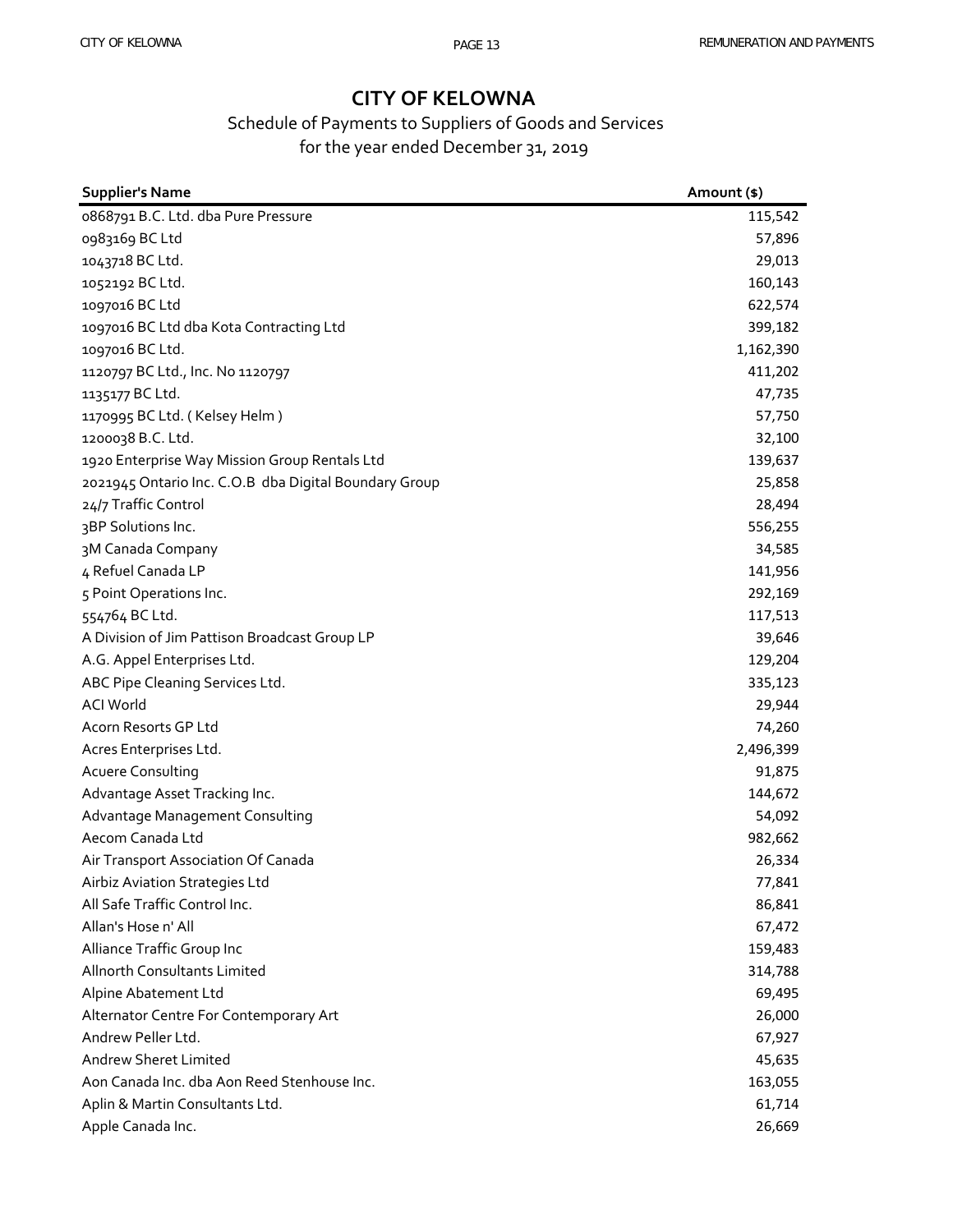| <b>Supplier's Name</b>                                   | Amount (\$) |
|----------------------------------------------------------|-------------|
| Arinc International Of Canada, ULC                       | 137,523     |
| Assa Abloy Entrance Systems                              | 78,241      |
| Associated Engineering B.C. Ltd.                         | 797,238     |
| Associated Environmental Consultants Inc.                | 130,916     |
| Associated Fire Safety Equipment                         | 115,990     |
| Astrographic Industries Ltd                              | 52,308      |
| Atlas Power Sweeping Ltd.                                | 399,701     |
| Ats Traffic - British Columbia Ltd.                      | 57,531      |
| Avia Ng Inc.                                             | 117,493     |
| B & L Security Patrol(1981) Ltd.                         | 48,610      |
| B.C. Municipal Safety Association                        | 40,071      |
| <b>Ballet Kelowna</b>                                    | 36,000      |
| Barefoot Planning Ltd.                                   | 44,896      |
| Bassett & Company                                        | 36,328      |
| <b>BC Assessment Authority</b>                           | 2,035,137   |
| <b>BC General Contracting Inc</b>                        | 4,211,035   |
| <b>BC Hydro</b>                                          | 90,183      |
| <b>BC Transit</b>                                        | 13,441,846  |
| BCRM Services Ltd dba Bc Records Management Services Ltd | 62,182      |
| Bell Media Radio GP                                      | 30,461      |
| Bench Site Design Inc.                                   | 112,171     |
| Best Service Pros Ltd.                                   | 315,460     |
| <b>Big Bend Community College</b>                        | 28,685      |
| Bird Design - Build Construction Inc.                    | 46,235      |
| <b>Black Mountain Irrigation District</b>                | 58,364      |
| <b>Blenk Development Corp</b>                            | 193,870     |
| Bloom Design Studio                                      | 26,032      |
| <b>Bluepoint Construction Ltd</b>                        | 1,602,889   |
| Borden Ladner Gervais "In Trust"                         | 100,000     |
| Boundary Fencing Ltd.                                    | 68,229      |
| Bouyques Energies & Services Canada Ltd.                 | 5,208,127   |
| <b>Brand Alliance</b>                                    | 54,284      |
| Brenntag Canada Inc.                                     | 307,550     |
| Bricks And Mortar Holdings Ltd.                          | 38,765      |
| <b>Bricor Mechanical Ltd</b>                             | 235,269     |
| <b>Britech Hvac Ltd</b>                                  | 46,213      |
| Bron & Sons Nursery Co                                   | 91,488      |
| <b>Budget Car And Truck Rental</b>                       | 61,513      |
| Burton Marine Pile Driving Inc                           | 239,134     |
| C4I Training & Technology Inc.                           | 50,579      |
| Cabin Forestry Services Ltd.                             | 428,886     |
| Caherogan Enterprises                                    | 30,807      |
| Calgon Carbon UV Technologies LLC                        | 31,233      |
| Callahan Construction Company Ltd.                       | 76,098      |
| Canada Post                                              | 154,185     |
| Canada Safety Equipment Ltd.                             | 194,177     |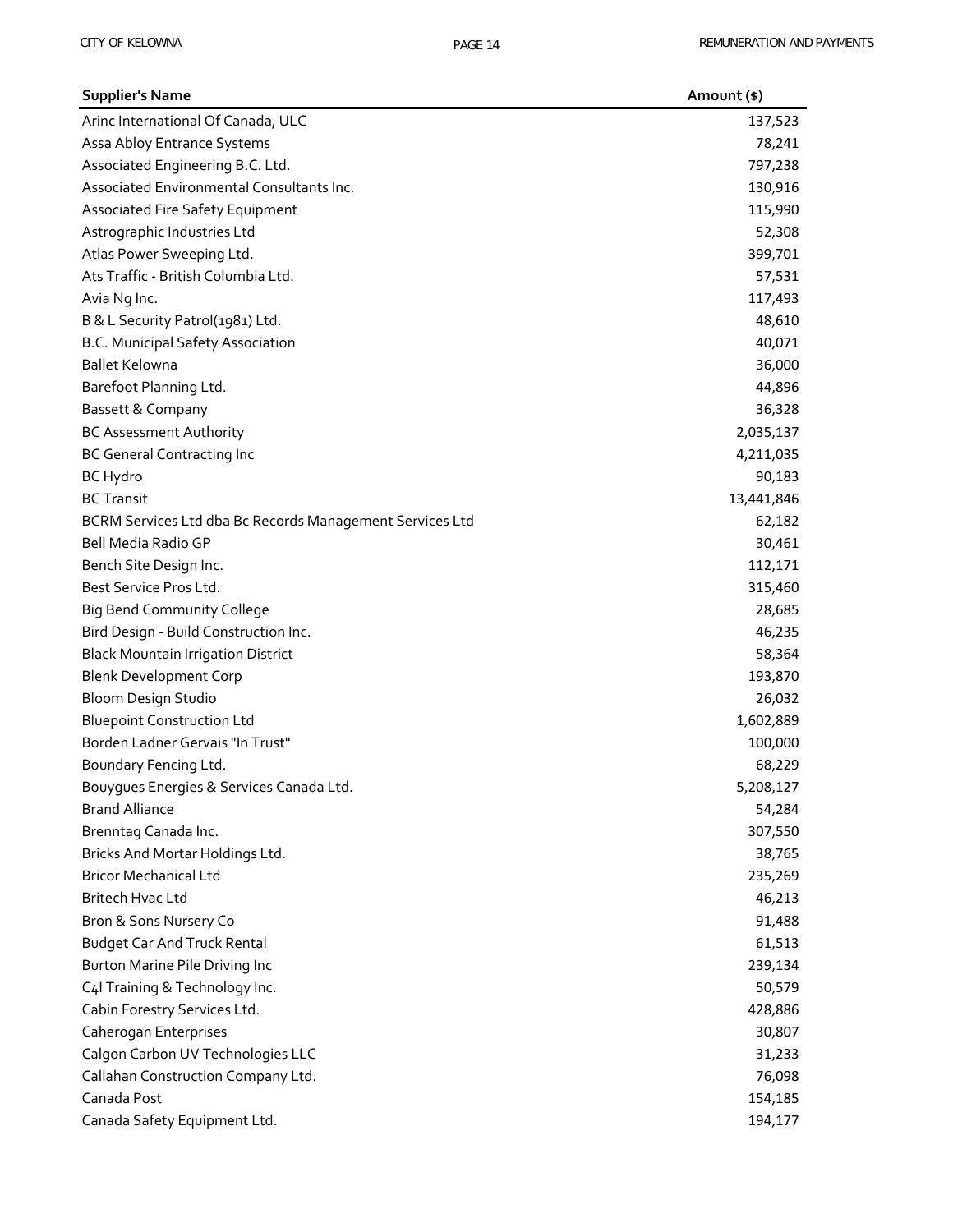| <b>Supplier's Name</b>                                    | Amount (\$) |
|-----------------------------------------------------------|-------------|
| Canada Safety Systems                                     | 74,130      |
| Canadian Dewatering LP                                    | 85,126      |
| <b>Canadian Electric Vehicles</b>                         | 52,757      |
| Canadian Union Of Public Employees                        | 862,494     |
| Cantex-Okanagan Construction Ltd                          | 151,346     |
| Capri Insurance                                           | 622,059     |
| Carla Berrie Consulting                                   | 25,925      |
| <b>Caro Analytical Services</b>                           | 58,341      |
| Carscadden Stokes Mcdonald Architects Inc.                | 29,726      |
| <b>Ccl Project Management</b>                             | 114,755     |
| Central Okanagan Foundation                               | 206,700     |
| Central Okanagan Heritage Society                         | 54,750      |
| Central Okanagan Journey Home Society                     | 356,680     |
| Central Okanagan Regional Hospital                        | 12,138,731  |
| Central Okanagan United Way                               | 31,992      |
| <b>Centrix Control Solutions LP</b>                       | 503,296     |
| <b>CGI Information Systems</b>                            | 33,815      |
| <b>CGL Contracting Ltd</b>                                | 5,202,637   |
| Ch2M Hill Canada Limited                                  | 77,653      |
| Chances Bulk Unloading Ltd                                | 301,467     |
| Charter Telecom Inc.                                      | 439,620     |
| Checkmate Cabs Ltd.                                       | 156,586     |
| Chubb                                                     | 44,882      |
| Cimco Refrigeration                                       | 53,488      |
| Cintas Location 889                                       | 102,502     |
| Cisco Systems Capital Canada Co.                          | 66,387      |
| City Of West Kelowna                                      | 587,543     |
| Civicinfo BC                                              | 25,073      |
| Civil X Contracting (Bc) Ltd                              | 200,557     |
| Ck16 Property Group Ltd.                                  | 30,259      |
| Clariant Canada Inc.                                      | 223,489     |
| Cleartech Industries Inc.                                 | 61,647      |
| C-Media Global Services Inc                               | 27,038      |
| Cody Tree Service 2005 Ltd.                               | 29,049      |
| Coldstream Ranch (2002) Ltd.                              | 29,232      |
| Colliers Project Leaders Inc.                             | 54,335      |
| Commercial Truck Equipment Co                             | 285,844     |
| <b>Commissionaires BC</b>                                 | 1,917,774   |
| Consolidated Turf Equipment (1965) Ltd.                   | 172,349     |
| Copcan Civil Ltd.                                         | 1,231,273   |
| Coral Beach Farms Ltd                                     | 76,149      |
| Core6 Environmental Ltd.                                  | 25,978      |
| Corporate Express                                         | 152,681     |
| Corporate Express Canada Inc O/A Staples Advantage Canada | 30,865      |
| Corsan, Stevern                                           | 29,558      |
| Cowboy Forestry Ltd                                       | 307,696     |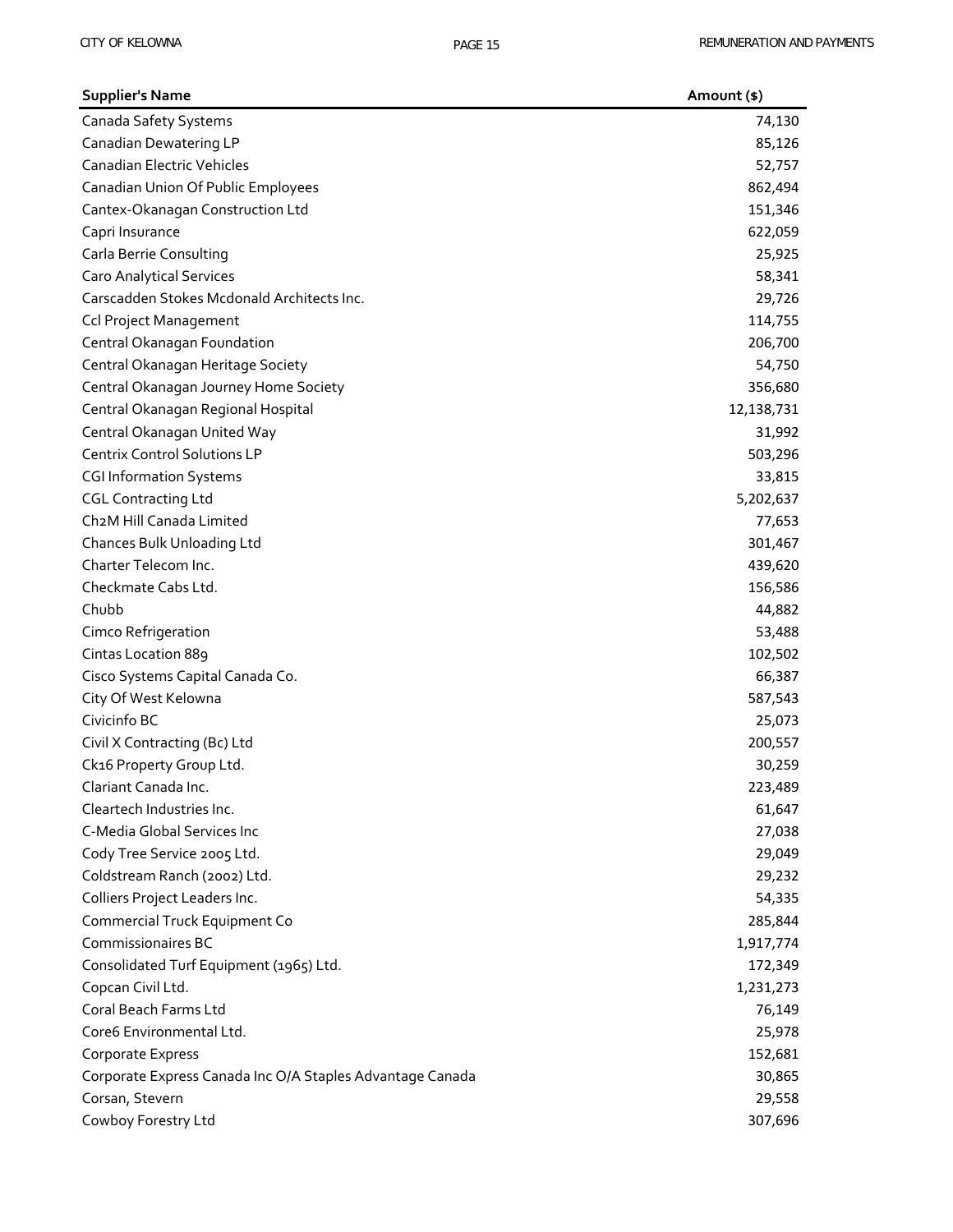| <b>Supplier's Name</b>                        | Amount (\$) |
|-----------------------------------------------|-------------|
| <b>CR Direct Contracting Services Inc</b>     | 67,187      |
| Crew Marketing Partners Inc                   | 25,238      |
| <b>CTN Construction Ltd</b>                   | 74,340      |
| CTQ Consultants Ltd.                          | 25,384      |
| <b>Cullen Diesel Power</b>                    | 51,354      |
| <b>Curiosity Analysis And Consulting Corp</b> | 122,651     |
| Curt T. Griffiths Ltd                         | 48,632      |
| D & E Communications                          | 66,582      |
| D & L Environmental Ltd.                      | 195,179     |
| Dan Forlin Enterprises                        | 328,547     |
| Dan's Tire Service                            | 32,377      |
| Darkhorse Analytics Inc.                      | 36,078      |
| Data Group International Inc                  | 78,187      |
| Davey Tree Expert Co.                         | 256,205     |
| Dehart Holdings Ltd. Inc                      | 81,667      |
| Deleurme Enterprises (B.C)                    | 29,400      |
| Dell Canada Inc.                              | 346,361     |
| Delta Grand Okanagan Resort                   | 94,983      |
| Demand Contracting Ltd.                       | 67,625      |
| Dhaliwal, Juggy                               | 191,925     |
| Diamond T-Ranch Ltd.                          | 1,225,000   |
| Dig It Contracting Ltd.                       | 235,980     |
| Disability Management Institute Inc.          | 27,777      |
| District Of Lake Country                      | 707,374     |
| <b>DMD Holdings</b>                           | 62,245      |
| <b>DMJ Construction Ltd</b>                   | 50,669      |
| Dobson Engineering Ltd                        | 193,741     |
| Domcor Traffic Control International Inc.     | 110,493     |
| Down Under Pipe Inspection Ltd                | 85,389      |
| Downtown Kelowna Association                  | 1,098,764   |
| <b>Dulux Paints</b>                           | 38,738      |
| E & H Automotive Ltd.                         | 30,006      |
| Eaton Industries (Canada) Co.                 | 43,365      |
| Ebb Environmental Consultants Inc             | 93,797      |
| Ebk Construcion Ltd                           | 171,147     |
| Eco-Counter                                   | 28,679      |
| Econolite Canada Inc.                         | 196,319     |
| Ecora Engineering & Resource Group Ltd.       | 192,176     |
| Ecoscape Environmental Consultants Ltd.       | 97,037      |
| Electric Motor & Pump Service Ltd.            | 194,916     |
| Electromega Ltee/ Ltd.                        | 118,933     |
| Elite Roofing Ltd                             | 36,996      |
| Elkins Earthworks LLC                         | 34,726      |
| <b>Emco Corporation</b>                       | 204,228     |
| <b>Emil Anderson Construction Inc</b>         | 58,779,465  |
| <b>Engineered Air</b>                         | 94,864      |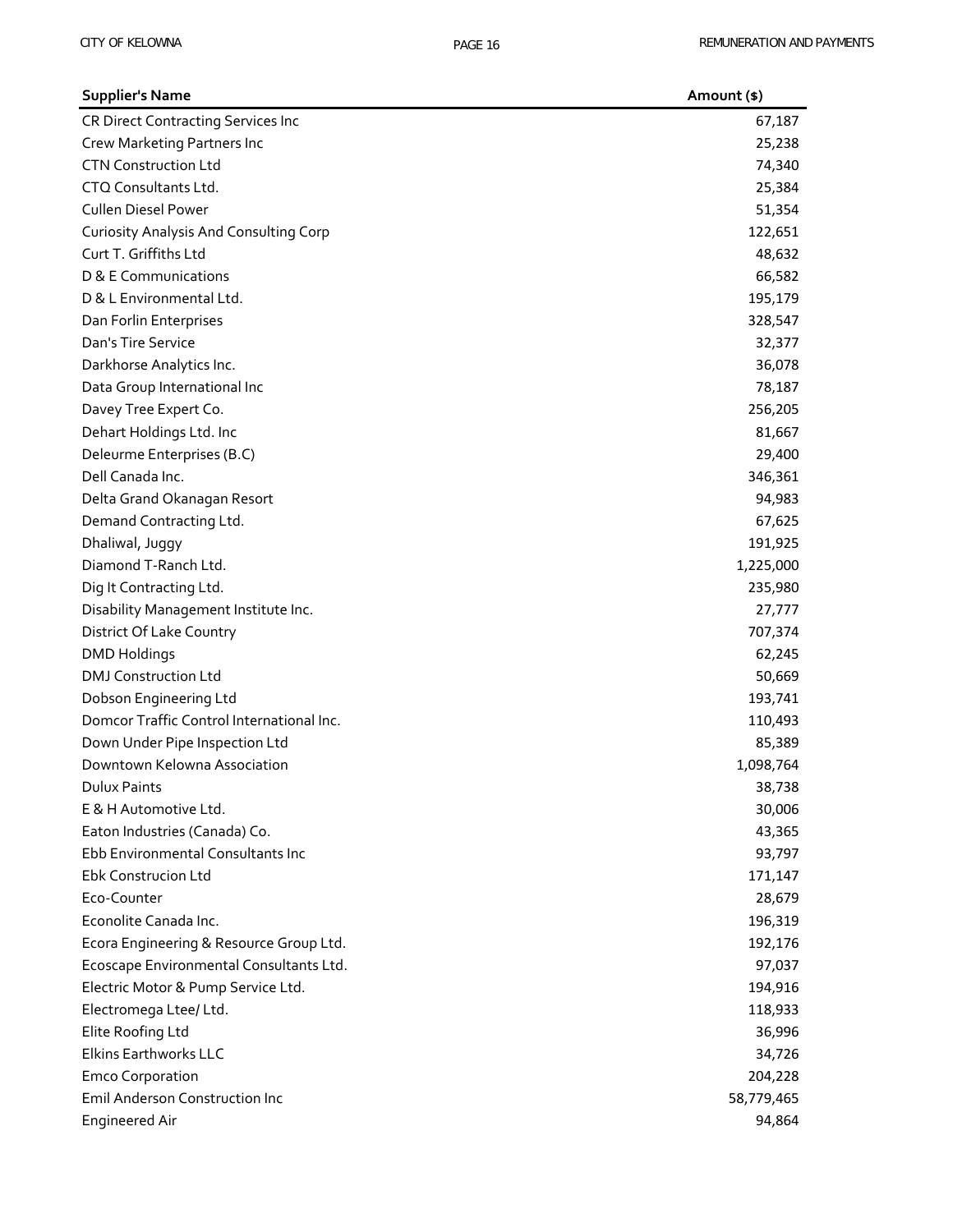| <b>Supplier's Name</b>                          | Amount (\$) |
|-------------------------------------------------|-------------|
| <b>Engineered Compost Systems</b>               | 79,094      |
| Enseicom Inc                                    | 69,003      |
| Ensign Bros. Enterprises Ltd.                   | 59,386      |
| Environics Analytics Group Ltd.                 | 30,950      |
| Environmental 360 Solutions Ltd                 | 2,424,324   |
| <b>Escribe Solutions</b>                        | 37,718      |
| Esri Canada Limited                             | 782,084     |
| Event Approvals, Inc.                           | 26,250      |
| Evergreen Building Maintenance Inc.             | 927,830     |
| Evoqua Water Technologies Ltd                   | 299,297     |
| <b>Excel Dewatering</b>                         | 106,167     |
| Excel Metal Fab. Ltd.                           | 40,492      |
| Express Sign Products Inc.                      | 28,411      |
| Falcon Engineering Ltd.                         | 84,375      |
| Fdm Software Ltd.                               | 148,882     |
| Festivals Kelowna Society                       | 317,300     |
| <b>Fitness Experience</b>                       | 42,320      |
| Fletcher Paine Associates Ltd                   | 29,326      |
| Flowrider Inc                                   | 213,194     |
| Flowsystems Distribution Inc                    | 50,191      |
| Flynn Canada Ltd                                | 51,773      |
| Foreman Equipment Ltd.                          | 492,688     |
| Fortis BC Inc.                                  | 5,624,184   |
| Fortis BC - Natural Gas                         | 662,769     |
| Fountain Tire Kelowna Ltd.                      | 41,538      |
| French, Kenneth And Noreen                      | 165,000     |
| Frontier Power Products Ltd.                    | 25,458      |
| Fuller, Nicolette                               | 25,261      |
| Gaspari, Gary                                   | 25,294      |
| <b>GBCI Canada Inc.</b>                         | 34,650      |
| GE Intelligent Platforms Canada                 | 33,679      |
| GFL Environmental Inc.                          | 98,800      |
| <b>GHD Limited</b>                              | 77,252      |
| Glenmore-Ellison Improvement District           | 214,094     |
| Glidepath Systems Ltd.                          | 175,502     |
| Global Network For Community Safety Canada Inc. | 67,261      |
| Global Roadway Maintenance Inc.                 | 171,714     |
| Goddard, Mark W.                                | 32,869      |
| Goldcliff Electric Ltd.                         | 291,870     |
| Golder Associates Ltd.                          | 355,155     |
| Gotraffic Management Inc.                       | 587,234     |
| Granicus                                        | 29,237      |
| <b>Grant Thornton LLP</b>                       | 84,794      |
| Grayhawk Industries Ltd.                        | 55,232      |
| Great Northern Engineering Consultants Inc.     | 96,610      |
| Green Square Development Ltd                    | 118,507     |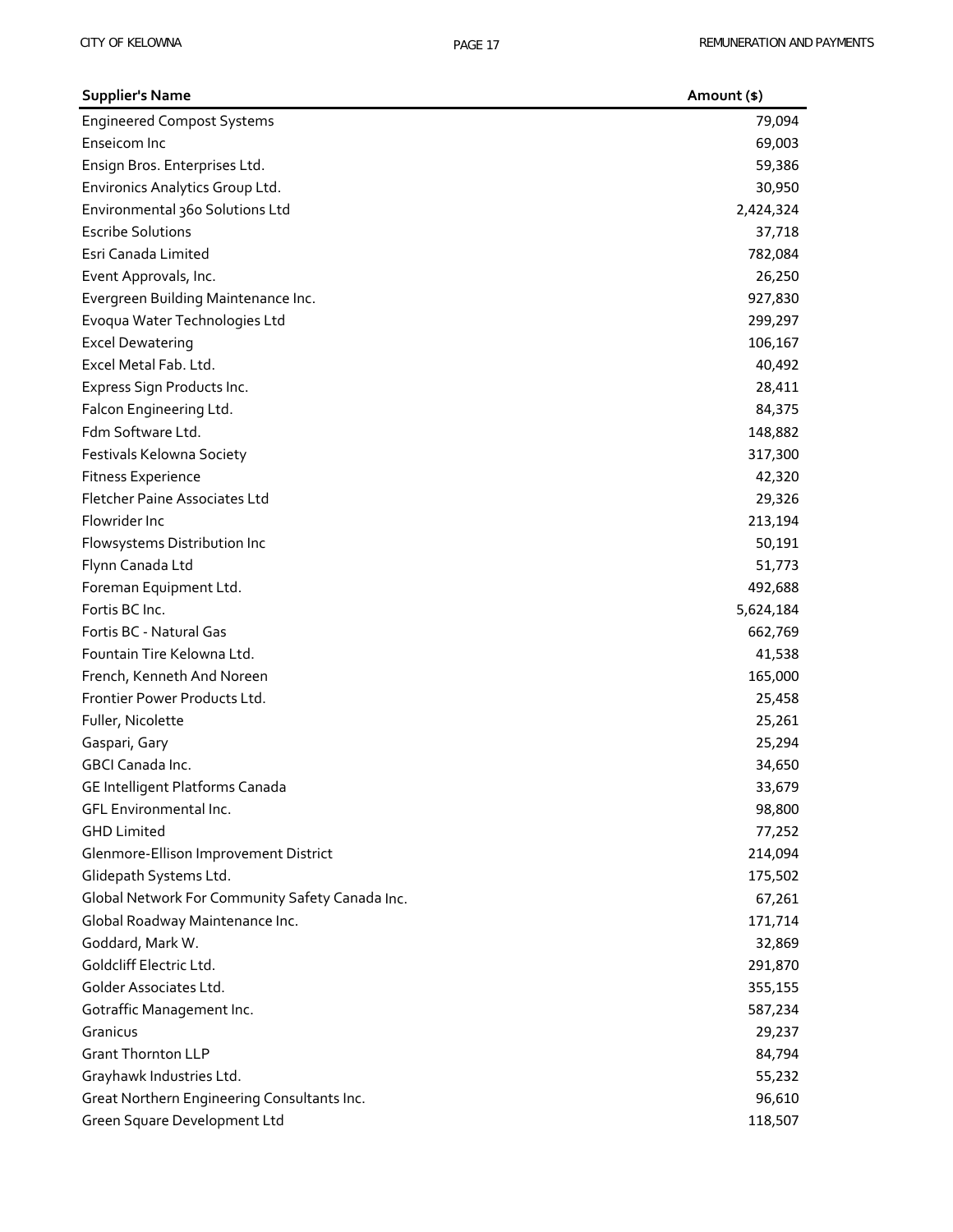| <b>Supplier's Name</b>                             | Amount (\$) |
|----------------------------------------------------|-------------|
| Greencorp Ventures Inc.                            | 118,219     |
| Greenstep Solutions Inc.                           | 29,560      |
| Gryphon Enterprises Ltd / Jani-King Of Southern Bc | 26,349      |
| Guillevin International Co                         | 377,014     |
| Habitat Systems Incorporated                       | 81,762      |
| Hach Sales & Service Canada LP                     | 25,152      |
| Hallding, Kendra                                   | 27,456      |
| Hanscomb Ltd.                                      | 102,708     |
| <b>HDR Corporation</b>                             | 277,394     |
| Head To Head Irrigation                            | 449,680     |
| Heritage Office Furnishings Kelowna Ltd.           | 55,423      |
| Highpointe Glen Developments Ltd.                  | 81,520      |
| <b>Highstreet Mission Flats</b>                    | 106,015     |
| Highstreet Mission Flats (2016) LP                 | 29,499      |
| Hi-Mark Rentals Ltd                                | 79,458      |
| Hitex North America Ltd.                           | 26,757      |
| Hlk Holdings Ltd                                   | 46,928      |
| Holland, Jory Ann                                  | 88,384      |
| Homewood Health Inc.                               | 56,496      |
| Host Compliance LLC                                | 123,909     |
| Houle Electric Ltd                                 | 369,456     |
| Hub Fire Engines & Equipment Ltd.                  | 995,233     |
| Huska Holdings Ltd.                                | 854,833     |
| Husky Oil Marketing Co                             | 27,111      |
| Iconix Waterworks LP                               | 468,972     |
| Idexx Laboratories Canada Corporation              | 71,632      |
| IDL Projects Inc.                                  | 116,567     |
| Ifids.Com Inc.                                     | 61,761      |
| Impact Events And Project Management Inc.          | 30,120      |
| <b>Impact Group</b>                                | 32,786      |
| <b>Imperial Parking Canada Corporation</b>         | 960,983     |
| Industrial Machine Inc.                            | 119,717     |
| Info-Tech Research Group Inc                       | 31,535      |
| Inland Comfort Air Conditioning Ltd.               | 57,269      |
| Inland Technologies Canada Inc.                    | 94,211      |
| Intercity Recycle Ltd.                             | 283,083     |
| <b>Interior Land Reclamation Ltd</b>               | 251,500     |
| Interior Portable Rentals Ltd.                     | 199,466     |
| Interior Testing Services Ltd.                     | 82,869      |
| Interprovincial Traffic Services Ltd.              | 178,492     |
| Interstate All Battery                             | 33,447      |
| Intervistas Consulting Inc.                        | 92,393      |
| <b>IPL</b> Inc                                     | 103,378     |
| IRC Building Sciences Group BC Inc.                | 64,077      |
| Irl International Truck Centres Ltd                | 641,909     |
| Iron Mountain Canada Operations Ulc                | 74,070      |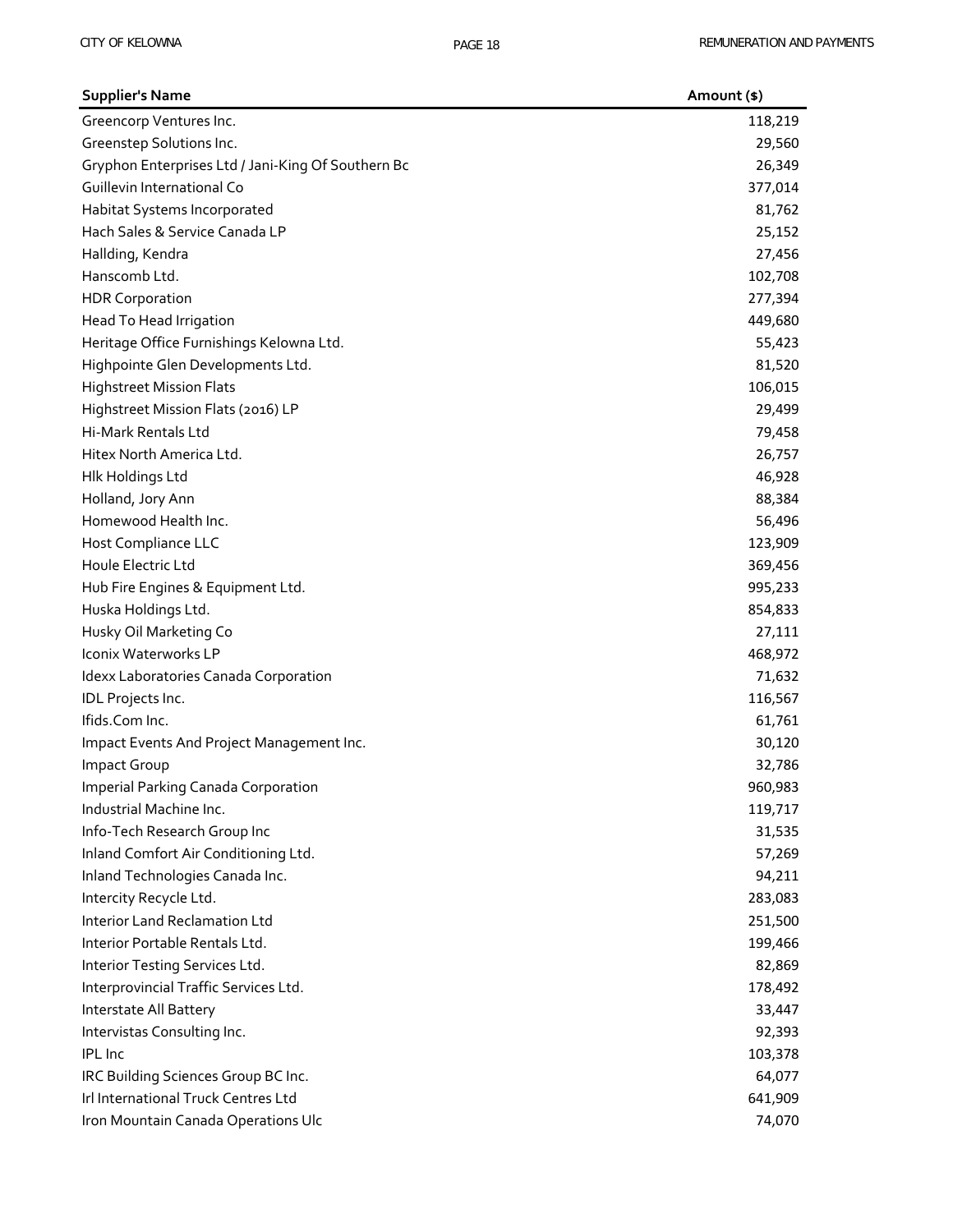| <b>Supplier's Name</b>                                                           | Amount (\$) |
|----------------------------------------------------------------------------------|-------------|
| Irwin Air Ltd.                                                                   | 38,988      |
| J.J. Mackay Canada Limited                                                       | 852,099     |
| James Laurence Group Inc.                                                        | 25,547      |
| Jardine, Rex                                                                     | 39,706      |
| Jazel Enterprises Ltd                                                            | 124,927     |
| Johnson, Lori Dba Dragonfli Studio                                               | 107,694     |
| Justice Institute Of B.C.                                                        | 63,104      |
| Kal Tire                                                                         | 179,706     |
| Kandola, Ken (1052192 BC Ltd)                                                    | 116,182     |
| Karakasa Enterprises Inc                                                         | 26,460      |
| Kasian Architecture Interior Design And Planning Ltd                             | 110,004     |
| KBL Logistics Ltd.                                                               | 438,732     |
| KC (Richter Street) Ltd.                                                         | 167,752     |
| Keldon Electric Ltd                                                              | 442,531     |
| Kelowna Art Gallery                                                              | 488,943     |
| Kelowna Cabs (1981) Ltd.                                                         | 164,939     |
| Kelowna Curling Club                                                             | 112,746     |
| Kelowna Infiniti Nissan Ltd. dba Kelowna Nissan                                  | 83,436      |
| Kelowna Museums Society                                                          | 629,230     |
| Kelowna Paddle Centre                                                            | 38,580      |
| Kelowna Professional Firefighters                                                | 326,834     |
| Kelowna Sand & Gravel                                                            | 53,618      |
| Kelowna Steel Fabricators Ltd.                                                   | 45,945      |
| Kelowna Visual And Performing Arts Centre Society Dba Rotary Centre For The Arts | 315,550     |
| Kendrick Equipment (2003) Ltd                                                    | 702,192     |
| Kenterra Heavy Equipment Repair                                                  | 28,103      |
| Kent-Macpherson                                                                  | 44,151      |
| Keystone Property Management Ltd                                                 | 38,452      |
| Kimco Controls Ltd.                                                              | 69,245      |
| King Ranch Underground & Excavating Ltd                                          | 123,787     |
| Kon Kast Products (2005) Ltd                                                     | 151,512     |
| Kone Inc.                                                                        | 308,086     |
| Krueger Electrical Ltd.                                                          | 1,473,612   |
| Kryski, Murray & Lisa                                                            | 58,343      |
| Ktown Kleenup Ltd.                                                               | 380,181     |
| Lafrentz Road Marking Dba Canadian Road Buildrs Inc.                             | 258,690     |
| Lahawk Enterprises                                                               | 104,430     |
| Laing Roofing Ltd                                                                | 855,589     |
| Lake Water Restoration Ltd.                                                      | 157,395     |
| Land Titles And Survey Authority                                                 | 39,423      |
| Landmark Solutions Ltd.                                                          | 1,210,407   |
| Larratt Aquatic Consulting Ltd                                                   | 32,052      |
| Lennox Industries (Canada) ULC                                                   | 43,262      |
| Lite Access Technologies (Canada) Inc.                                           | 268,197     |
| Lucid Mgmt Group Ltd.                                                            | 34,922      |
| Lynx Brand Fence Products (2004) Inc.                                            | 34,968      |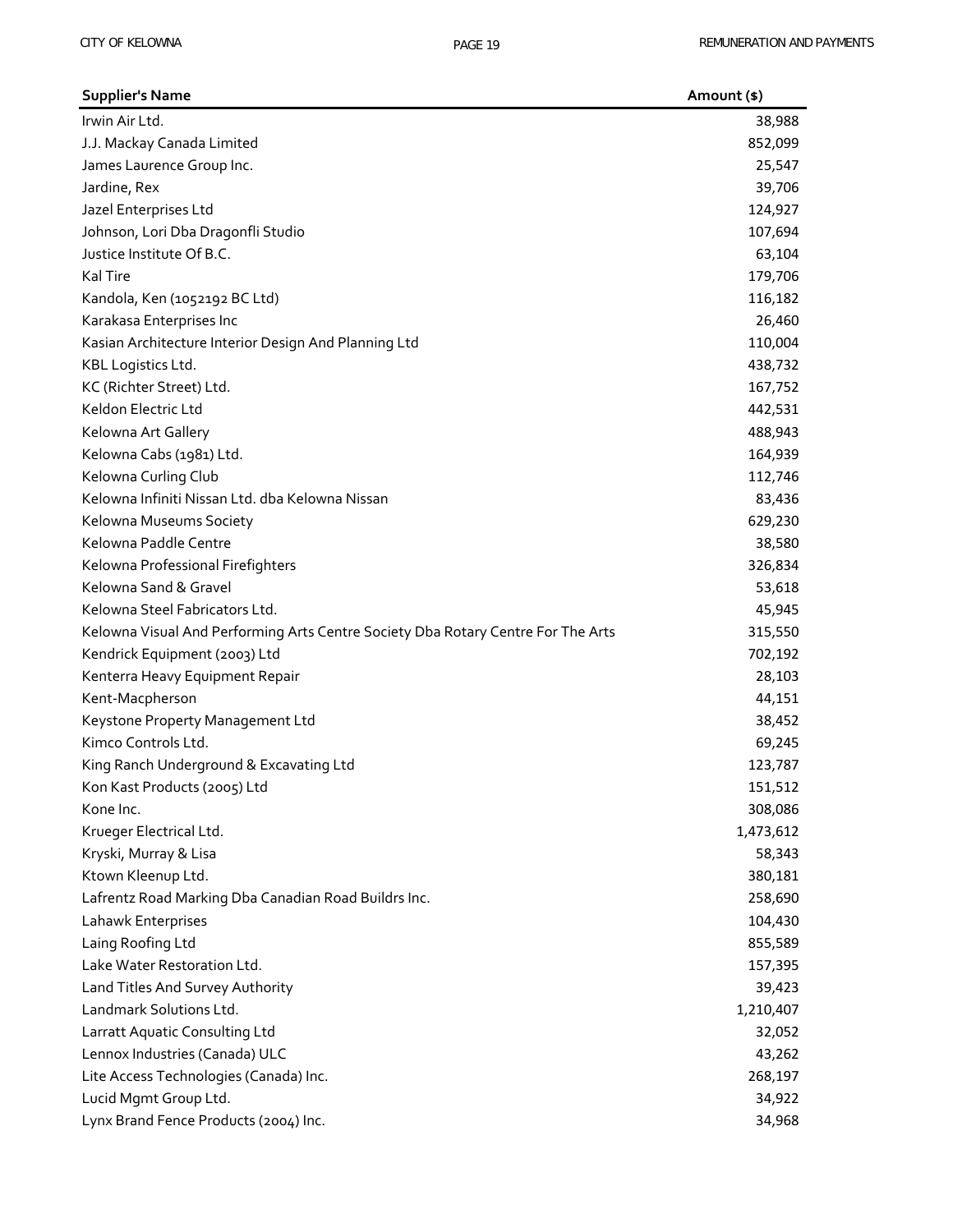| <b>Supplier's Name</b>                                      | Amount (\$) |
|-------------------------------------------------------------|-------------|
| Macdonald Realty Kelowna "In Trust"                         | 389,000     |
| Macdonald Realty Kelowna(1995) Ltd.                         | 30,000      |
| Mair Development Ltd.                                       | 28,748      |
| Make Studio                                                 | 35,700      |
| Manulife Financial                                          | 88,862      |
| Maple Reinders Inc.                                         | 40,710      |
| Mark Reimer                                                 | 34,781      |
| Matthews Canada Ltd.                                        | 27,015      |
| <b>Mcap Service Corp</b>                                    | 29,532      |
| Mccolman & Sons Demolition Ltd.                             | 444,049     |
| McElhanney Consulting Services Ltd.                         | 129,938     |
| McKinley Na LP                                              | 1,316,753   |
| Mcmillan, Stuart                                            | 123,332     |
| Mearl'S Machine Works Ltd                                   | 174,825     |
| Medteq Solutions Ca Ltd                                     | 32,347      |
| Melcor Developments Ltd. dba Black Mountain Golf Course     | 26,250      |
| Meltwater News Canada Inc.                                  | 29,979      |
| Mercer Celgar Limited Partnership                           | 39,401      |
| Metro Community                                             | 46,326      |
| Metro Motors Ltd.                                           | 916,662     |
| Mettler-Toledo Inc.                                         | 58,985      |
| Michelin North America (Canada) Inc.                        | 58,929      |
| Micro Com Systems Ltd.                                      | 44,445      |
| <b>Microsoft Corporation</b>                                | 367,261     |
| Midvalley Sheet Metal Ltd.                                  | 30,425      |
| Midwest Ventures Ltd                                        | 68,962      |
| Minister Of Finance                                         | 40,469,401  |
| Ministry Of Forests, Lands And Natural Resources Operations | 39,894      |
| <b>Mission Group</b>                                        | 522,981     |
| <b>MNP LLP</b>                                              | 35,280      |
| Modern Paint & Floors                                       | 51,914      |
| Modo Co-Operative                                           | 38,821      |
| Modu-Loc Fence Rentals Ltd                                  | 27,391      |
| Moneris                                                     | 321,609     |
| Morneau Shepell Ltd.                                        | 4,369,413   |
| Mqn Interiors Ltd.                                          | 26,809      |
| Municipal Insurance Association Of BC                       | 1,637,289   |
| Napa Auto Parts                                             | 2,145,895   |
| Nav Canada                                                  | 131,017     |
| Necessary Homes Ltd.                                        | 207,046     |
| Neilson Strategies Inc.                                     | 40,425      |
| New West Gypsum Recycling (Alberta) Inc.                    | 214,143     |
| Newcomp Analytics Inc.                                      | 44,649      |
| Nonis Developments Ltd.                                     | 238,364     |
| Nor-Can Ventures Ltd.                                       | 98,123      |
| Norelco Industries Ltd                                      | 39,493      |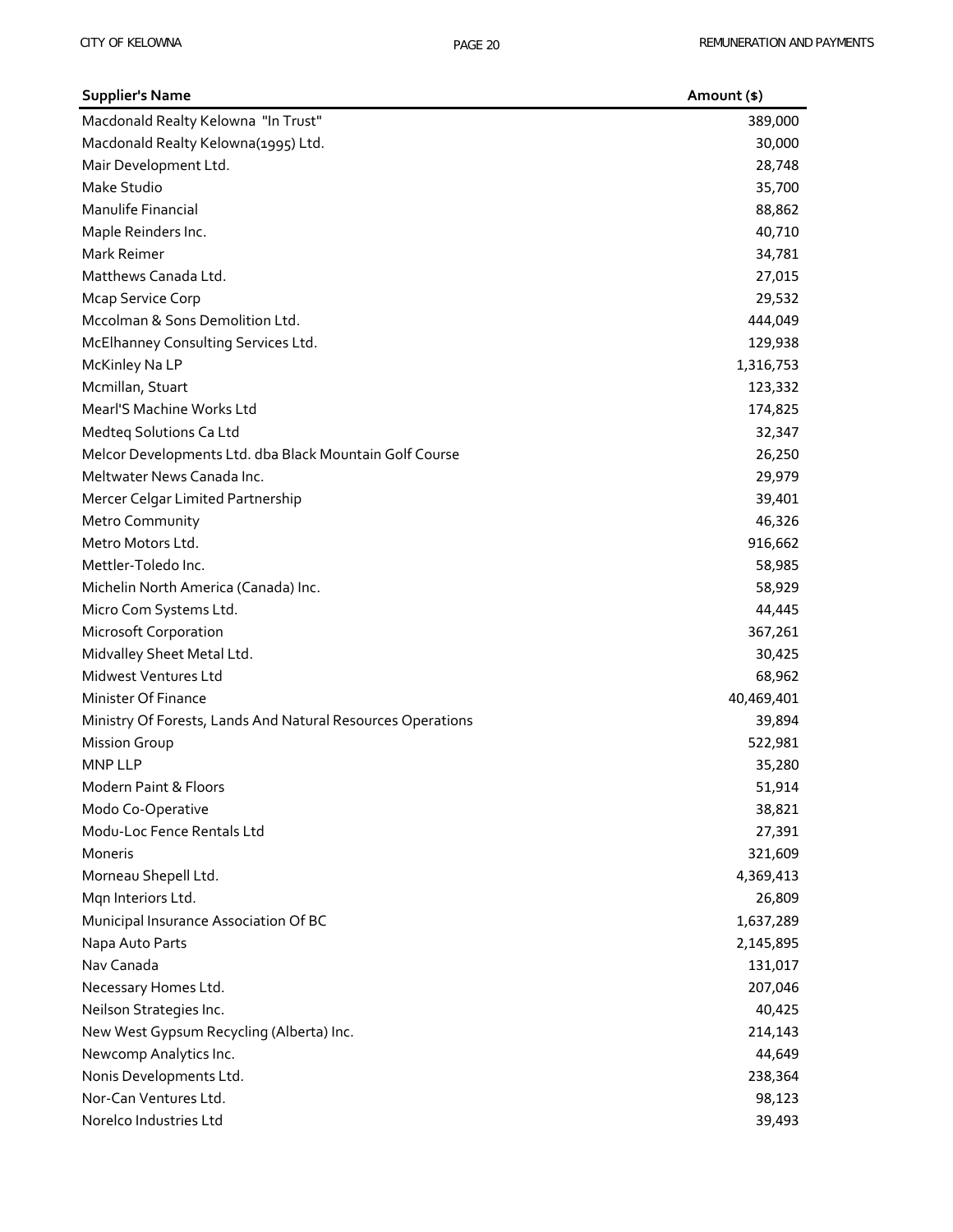| <b>Supplier's Name</b>                                      | Amount (\$) |
|-------------------------------------------------------------|-------------|
| Norm Ryder                                                  | 27,489      |
| Norsteel Building Systems Ltd. Mbl#2459                     | 54,401      |
| Northern Computer                                           | 289,407     |
| Nova Pole International Inc.                                | 179,865     |
| Noviclean Inc                                               | 84,487      |
| Nutech Safety Ltd.                                          | 83,520      |
| Nutrien AG Solutions (Canada)                               | 121,971     |
| Ocean Marker Sport Surfaces (2014) Ltd                      | 48,421      |
| Office Of Mcfarlane Biggar Architects & Designers           | 1,362,013   |
| OK Environmental Waste Systems Ltd                          | 3,448,972   |
| OK Excavating                                               | 383,169     |
| OK Ready Mix, A Division Of Lehigh Hanson Materials Limited | 259,711     |
| Okanagan Boys & Girls Club                                  | 569,211     |
| Okanagan Power Equipment                                    | 28,791      |
| Okanagan Regional Library                                   | 4,799,870   |
| Okanagan Restoration Services Ltd.                          | 50,000      |
| Okanagan Symphony Society                                   | 64,491      |
| Okanagan Valley Petroleum Services Ltd.                     | 65,358      |
| Omega Communications Ltd.                                   | 344,703     |
| On The Mark Locates Ltd                                     | 200,455     |
| Opus International Consultants (Canada) Ltd.                | 29,661      |
| Orchard Ford Sales Ltd.                                     | 434,422     |
| Organized Crime Agency Of British Columbia                  | 70,590      |
| Origin Design & Communications Ltd                          | 34,300      |
| Outland Design Company Ltd                                  | 56,794      |
| P.R. Hotels (97/33) Ltd.                                    | 143,790     |
| Pacific Rim Equipment Inc                                   | 280,410     |
| Pacific Sport Okanagan                                      | 70,626      |
| Paladin Security Group Ltd.                                 | 1,238,995   |
| Pandosy Street Developments Ltd.                            | 133,442     |
| Parkland Refining (B.C.) Ltd.                               | 1,891,028   |
| Partnership For Water Sustainability In BC                  | 31,500      |
| Paul Mailey Investments Ltd.                                | 88,384      |
| Paybyphone Technologies Incorporated                        | 88,327      |
| PCL Constructors Westcoast Inc                              | 126,138     |
| Peak Environmental Ltd.                                     | 45,493      |
| Penny'S Contracting                                         | 30,223      |
| <b>Pension Corporation</b>                                  | 13,657,872  |
| People-Admin, Inc. dba Powerschool Canada ULC               | 33,870      |
| Pier Mac Sand & Gravel                                      | 198,404     |
| Polycrete Restorations Ltd                                  | 673,611     |
| <b>Power Pros Electrical</b>                                | 59,619      |
| Prairie Coast Equipment Inc                                 | 60,368      |
| Precise Parklink Inc.                                       | 80,721      |
| Premier Pacific Seeds Ltd.                                  | 63,284      |
| Premium Truck & Trailer Inc.                                | 32,862      |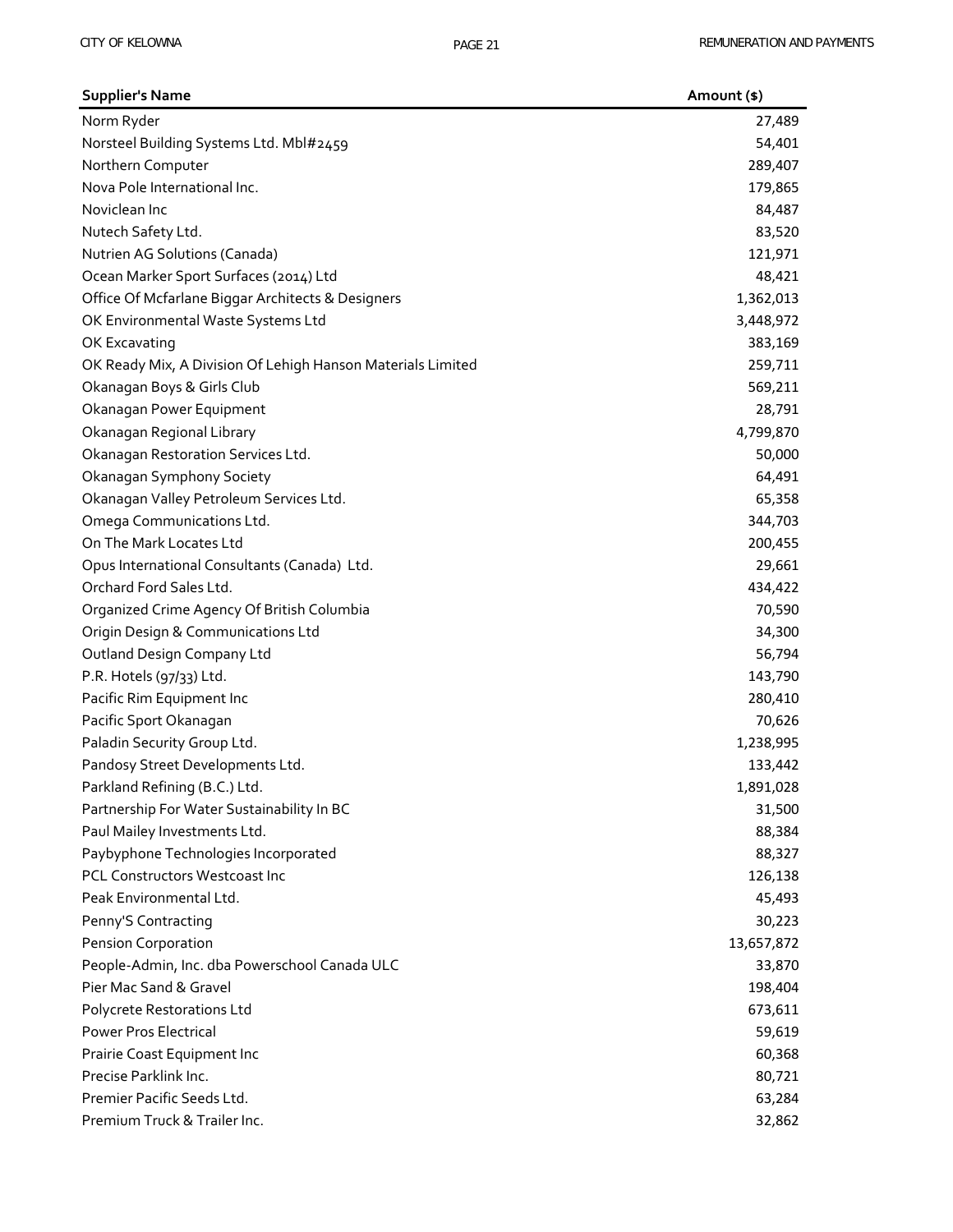| <b>Supplier's Name</b>                               | Amount (\$) |
|------------------------------------------------------|-------------|
| PTI Transformers Inc.                                | 113,279     |
| <b>Purple Springs Nursery</b>                        | 28,465      |
| Pushor Mitchell LLP "In Trust"                       | 1,124,153   |
| <b>Pyramid Excavation Corporation</b>                | 2,104,719   |
| Quality Chain Link Fencing Ltd.                      | 136,928     |
| Quanta Telecom Canada                                | 90,022      |
| R&L Construction Ltd.                                | 372,562     |
| R.A. Malatest & Associates Ltd.                      | 53,991      |
| R.G. Arenas (Kelowna) Ltd.                           | 771,561     |
| R-355 Enterprises Ltd.                               | 686,733     |
| Radius Industrial Works                              | 88,755      |
| Rambow Mechanical Ltd.                               | 25,181      |
| <b>Ramtech Environmental Products</b>                | 32,691      |
| Rapt Holdings Ltd. Dba Workman & Sons Ent.           | 51,359      |
| <b>RBC</b>                                           | 308,549     |
| Read Jones Christoffersen Ltd                        | 106,438     |
| Reaton Leasing Ltd.                                  | 900,000     |
| <b>Receiver General</b>                              | 21,058,908  |
| Receiver General for Canada                          | 22,421,829  |
| Rectec Industries Inc.                               | 277,200     |
| Redden Net Custom Nets Ltd.                          | 54,333      |
| Redline Bobcat Services Ltd.                         | 221,139     |
| Redpoint Media Group Inc.                            | 57,906      |
| Regional District Of Central Okanagan                | 28,648,696  |
| Regional District Of North Okanagan                  | 77,653      |
| Reimer'S Farm Service Ltd.                           | 39,533      |
| Resolver Inc.                                        | 25,229      |
| RG Facilities (Mission) Ltd. Dba Capital News Centre | 28,724      |
| Ricoh Canada Inc                                     | 80,210      |
| Rite-Way Fencing Inc.                                | 50,884      |
| RJS Holdings Inc.                                    | 100,122     |
| Roadways Traffic Products Ltd                        | 127,780     |
| Robertson's Clothing & Shoes Inc.                    | 39,116      |
| Rock Welding Ltd                                     | 51,166      |
| Rocky Mountain Phoenix                               | 64,001      |
| Rogers Wireless Inc.                                 | 322,721     |
| Rona Home & Garden #61                               | 27,815      |
| Rona Inc.                                            | 32,183      |
| Royal Bank Of Canada                                 | 54,325      |
| Royal Star Enterprises Inc.                          | 1,340,276   |
| Royale Landscaping Ltd                               | 1,762,917   |
| RSB Engineering Inc.                                 | 43,184      |
| Rubber Trails And Surfaces Canada Ltd                | 25,056      |
| Runnalls Denby Bc Land Surveyors                     | 132,968     |
| <b>Rutland Waterworks District</b>                   | 52,372      |
| S.C. Restorations Ltd                                | 631,306     |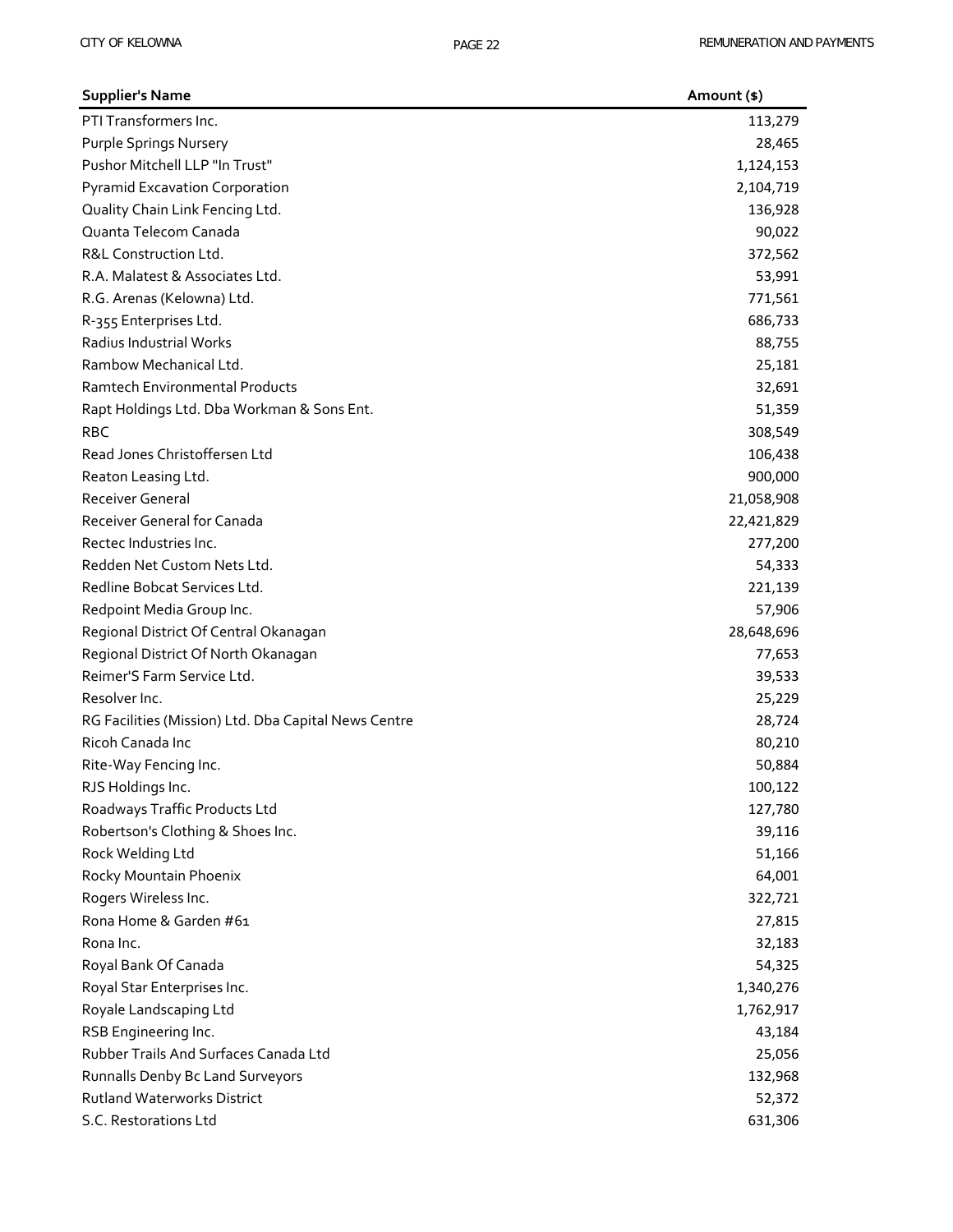| <b>Supplier's Name</b>                      | Amount (\$) |
|---------------------------------------------|-------------|
| Safeway #4960                               | 64,005      |
| Saint Bernadine Mission Communications Inc. | 44,477      |
| Sawchuk Developments Co. Ltd                | 993,267     |
| SBC Insurance Agencies Ltd.                 | 34,560      |
| SBL Contractors Ltd.                        | 111,055     |
| School District #23 (Central Okanagan)      | 1,102,013   |
| <b>SCV Contractors Corporation</b>          | 242,553     |
| Sea Lion Holdings Ltd                       | 33,756      |
| Secure Traffic Control Ltd.                 | 43,991      |
| Secure-Rite Mobile Storage Inc              | 75,698      |
| Services Flo Inc                            | 55,401      |
| Sexsmith, Paul                              | 48,696      |
| Sgk Woodwork                                | 37,800      |
| <b>Shaw Business</b>                        | 53,193      |
| Shaw Cable                                  | 33,409      |
| Sherine Industries Ltd.                     | 44,696      |
| Siemens Canada Limited                      | 390,807     |
| Sierra Landscaping Ltd                      | 1,664,647   |
| Singla Bros. Holdings Ltd.                  | 46,704      |
| Siteone Landscape Supply, LLC               | 122,291     |
| Sky Line Net Installations Inc              | 78,551      |
| Smallweed Holdings Ltd.                     | 29,733      |
| Smith Brownlee & Associates Inc.            | 30,075      |
| SNC Lavalin Inc.                            | 276,506     |
| Softchoice LP                               | 140,181     |
| Sole On KLO Developments Ltd                | 49,085      |
| Source Office Furnishing                    | 70,959      |
| Spatial Technologies (2017) Inc.            | 32,268      |
| <b>Stagedoor Technical Limited</b>          | 29,047      |
| Stanley Black & Decker Canada Corporation   | 49,666      |
| Stantec Consulting Ltd. (Scl)               | 362,544     |
| Struthers Technical Solutions Ltd.          | 73,386      |
| Summit Trailer Ltd.                         | 51,703      |
| Summit Valve And Controls Inc (BC)          | 38,296      |
| Sunbelt Rentals Of Canada Inc               | 182,700     |
| Suncor Energy Products Partnership          | 288,632     |
| Sun-Oka Valley Transport                    | 555,505     |
| Super Save Disposal Inc                     | 88,679      |
| <b>Superior Propane</b>                     | 25,328      |
| T2 Systems Canada Inc                       | 90,368      |
| Talentmap                                   | 44,955      |
| TCC The Cleaning Company Co Ltd             | 46,386      |
| TD Canada Trust                             | 38,163      |
| Team Eagle Ltd                              | 1,059,843   |
| <b>Technical Safety BC</b>                  | 41,835      |
| Telus Communications Inc                    | 349,532     |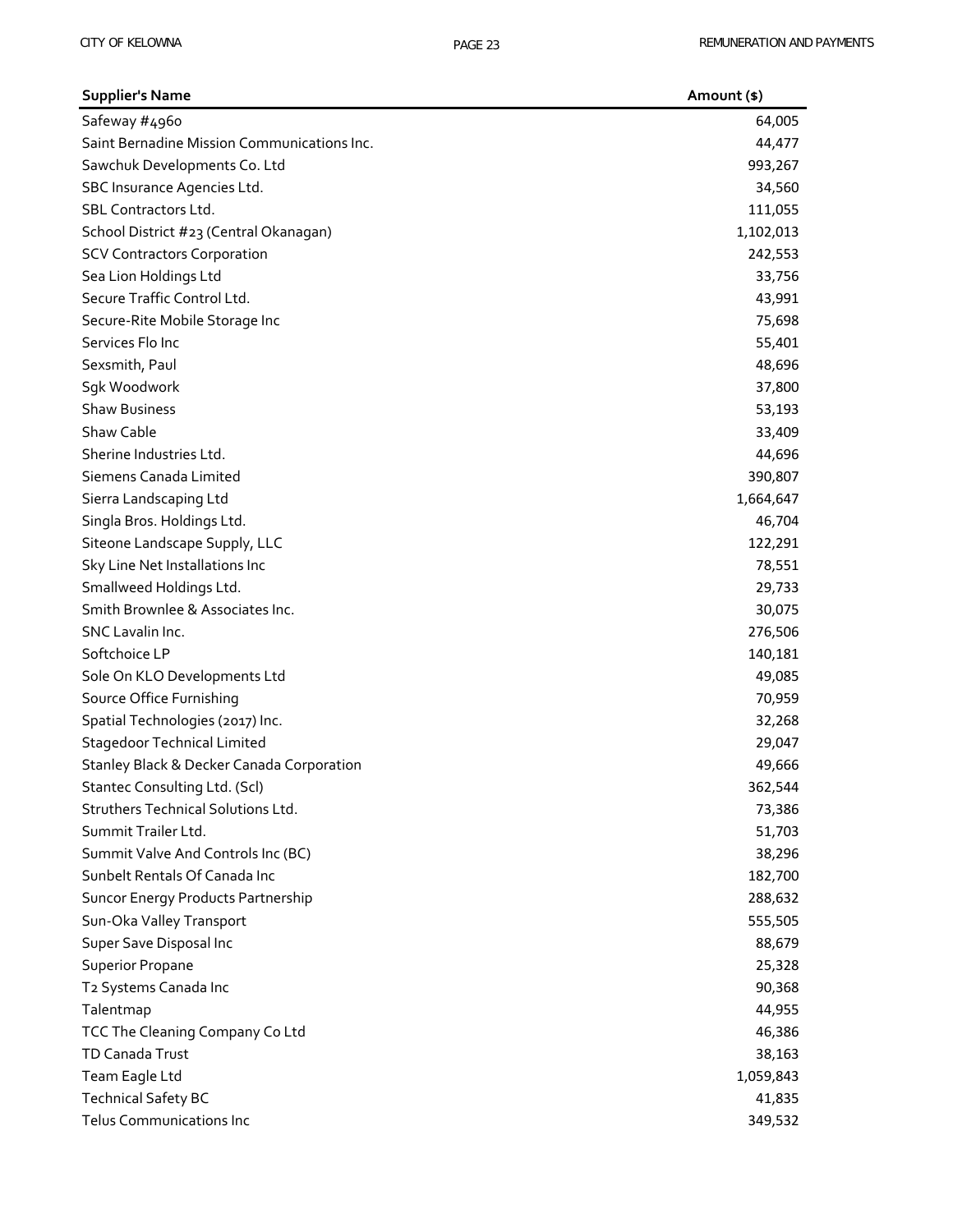| <b>Supplier's Name</b>                             | Amount (\$) |
|----------------------------------------------------|-------------|
| <b>Telus Mobility</b>                              | 59,122      |
| Tempest Development Group Inc.                     | 865,511     |
| Tero Consulting Ltd.                               | 28,314      |
| Terracom Systems Ltd                               | 269,270     |
| Tetra Tech Canada Inc.                             | 664,189     |
| The District Of Peachland                          | 67,221      |
| The Get Go Inc.                                    | 59,621      |
| The Home Depot #7032                               | 31,841      |
| The Okanagan Newspaper Group                       | 58,503      |
| Thomas Scott Signcraft Ltd.                        | 55,218      |
| Thompson Okanagan Tourism Association              | 78,000      |
| TKI Construction Ltd.                              | 796,409     |
| <b>TNT Trucking Ltd</b>                            | 57,456      |
| Tolko Industries Ltd                               | 163,174     |
| Tomko Sports Systems Inc                           | 58,012      |
| Tops Office Products Ltd. dba Interiors            | 136,684     |
| Tourism Kelowna                                    | 3,462,644   |
| <b>Trane Canada</b>                                | 313,315     |
| Traynor, Robert R.                                 | 50,512      |
| <b>Tribus Services Inc</b>                         | 823,022     |
| <b>Tricom Building Maintenance</b>                 | 213,531     |
| True Consulting Group                              | 383,808     |
| Turn-Key Controls                                  | 107,469     |
| Ty & Ry Enterprises dba Print Three Kelowna        | 26,788      |
| U Two Mission Group Homes Ltd                      | 25,141      |
| U-Five Mission Group Homes LLP                     | 167,393     |
| Union Of Bc Municipalities                         | 63,024      |
| Unit4 Business Software Corporation                | 198,084     |
| Univar Canada Ltd.                                 | 146,285     |
| <b>Uptown Rutland Business Association</b>         | 197,579     |
| Urban Matters CCC Ltd.                             | 115,840     |
| Urban Systems Ltd.                                 | 590,697     |
| U-Three Mission Group Rentals Ltd                  | 149,363     |
| Valley Curbing Ltd                                 | 200,367     |
| Valmont West Coast Engineering                     | 76,283      |
| Van-Kel Irrigation, A Division Of Emco Corporation | 56,957      |
| Vector Geomatics Land Surveying Ltd.               | 64,551      |
| Via Architecture                                   | 38,012      |
| Victor Projects Ltd                                | 576,013     |
| Victor Projects Ltd. (Sandpiper Developments)      | 49,378      |
| <b>VWR International Co</b>                        | 30,169      |
| W620 Holdings Ltd                                  | 49,151      |
| Waste N Watertech Ltd                              | 93,354      |
| Waterkind Consulting Services Ltd.                 | 113,232     |
| Waters Edge Engineering Ltd                        | 62,825      |
| Watertrax                                          | 28,659      |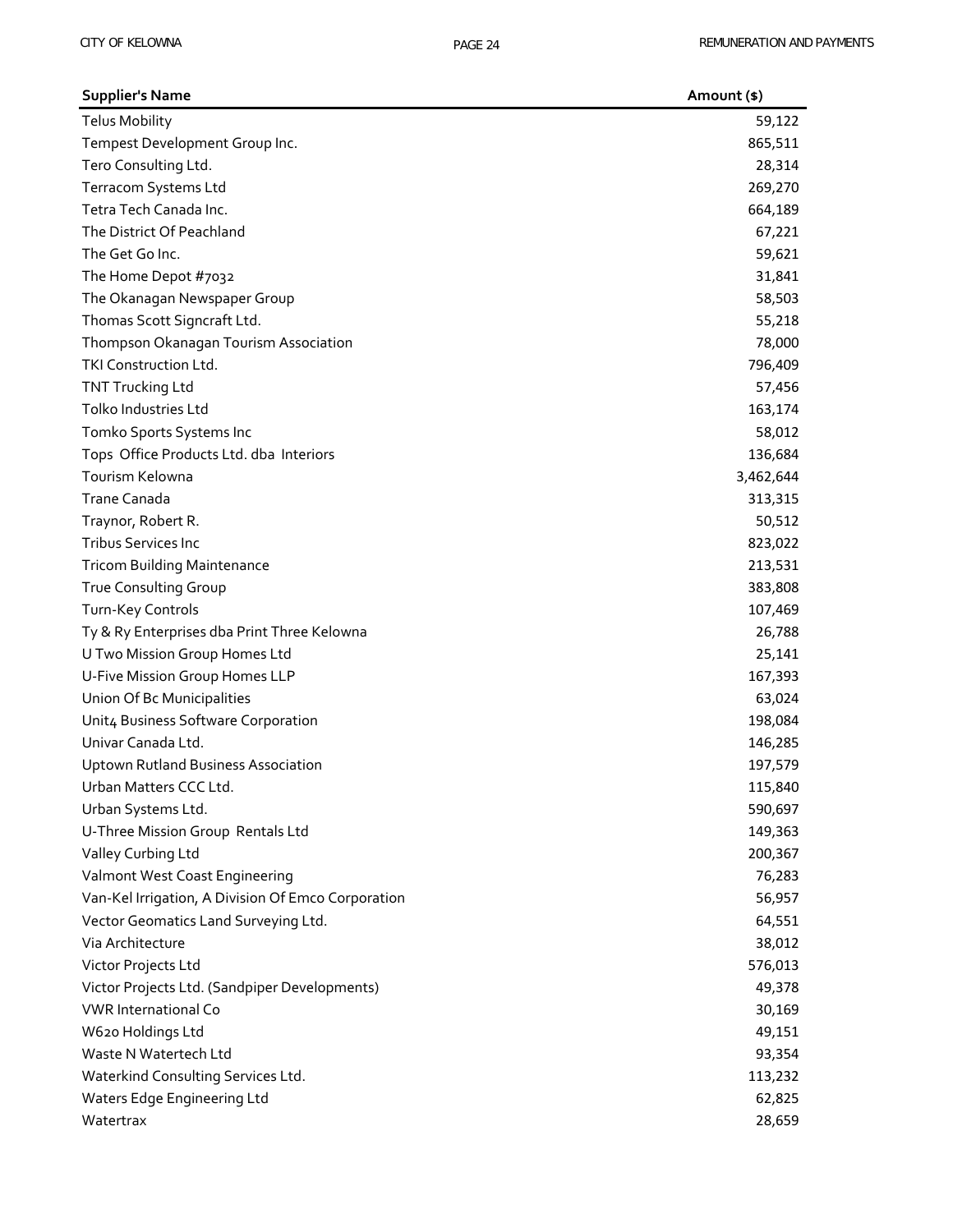| <b>Supplier's Name</b>                                    | Amount (\$)       |
|-----------------------------------------------------------|-------------------|
| <b>Watt Consulting Group</b>                              | 49,912            |
| We Consulting & Benefit Services Ltd. "In Trust" For Caus | 932,218           |
| Wells Fargo Equipment Finance Company                     | 103,694           |
| Wesco Distribution - Canada Inc.                          | 39,168            |
| <b>Westbank First Nation</b>                              | 191,227           |
| Western Hydroblasting Inc                                 | 38,105            |
| Western Road Distribution Inc.                            | 140,691           |
| Westrek Geotechnical Services Ltd.                        | 264,399           |
| WHB Identification Solutions Inc. dba Seton Canada        | 26,303            |
| Wieners Plumbing And Irrigation Ltd                       | 122,031           |
| Windmill Ventures Ltd                                     | 203,305           |
| Winn Rentals Ltd                                          | 51,457            |
| Wise Wildlife Control Services                            | 37,442            |
| Wolseley Canada Inc.                                      | 249,611           |
| Wood Wyant Canada Inc.                                    | 54,377            |
| Worksafe BC                                               | 1,033,457         |
| Worman, Lois & Clifford                                   | 59,379            |
| WSP Canada Group Ltd.                                     | 980,240           |
| WSP Canada Inc.                                           | 357,949           |
| Www Costco Ca                                             | 29,663            |
| Xylem Canada Company                                      | 126,119           |
| YMCA Of Okanagan Association                              | 807,609           |
| Young Anderson                                            | 1,203,609         |
| Young Anderson "In Trust"                                 | 19,452,520        |
| Supplier Payments Less Than \$25,000                      | 11,752,311        |
| Total Payments *                                          | \$<br>402,712,731 |

\* Prepared under the Financial Information Regulation, Schedule 1, Section 7 and the Financial Information Act, section 2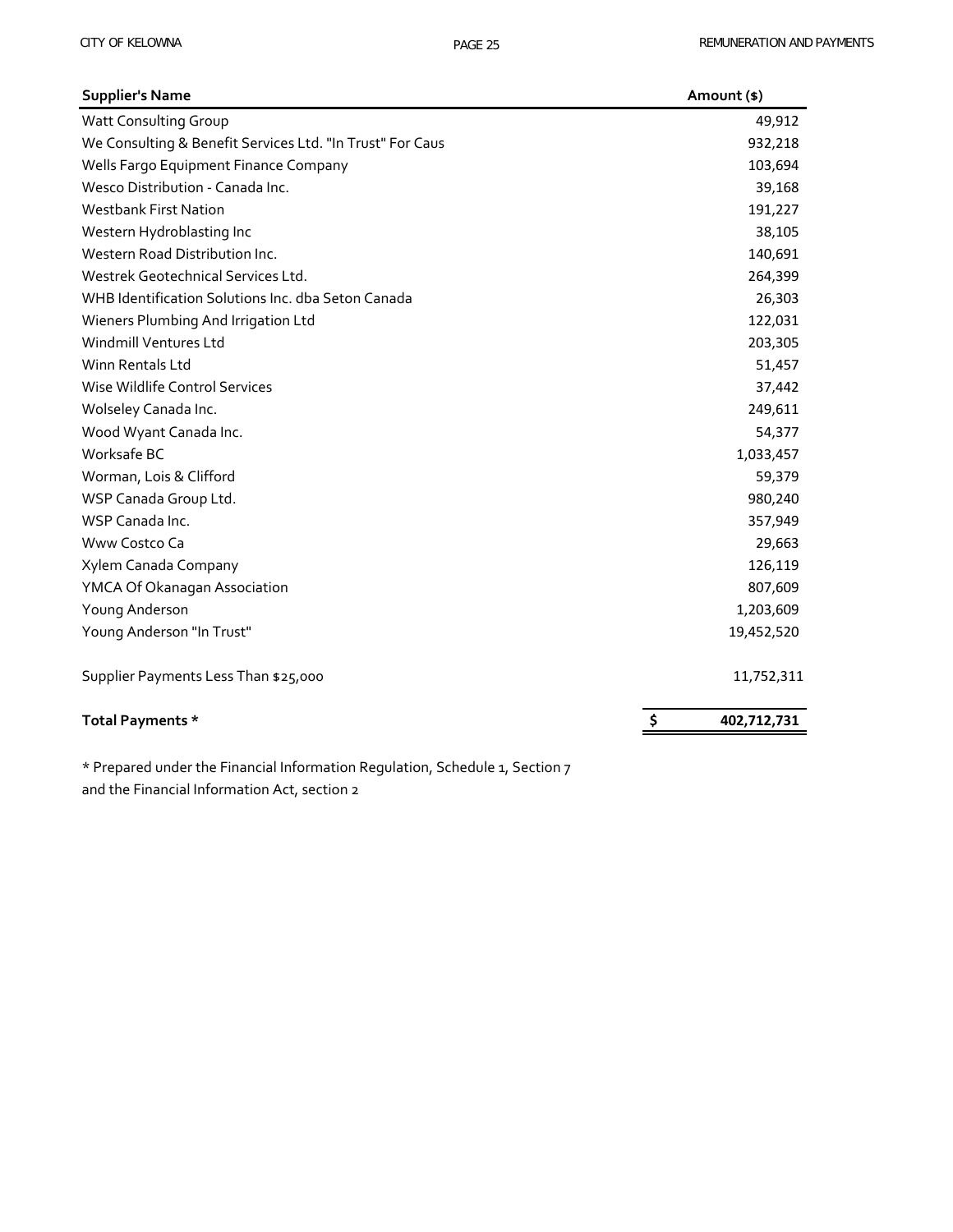| <b>Supplier's Name</b>                                         |           | Amount (\$) |         |
|----------------------------------------------------------------|-----------|-------------|---------|
| Reconciliation (In thousands of dollars) per Section 7 (1) (c) |           |             |         |
| <b>Total Supplier Payments</b>                                 |           | \$          | 402,713 |
| Total per Schedule 2 - Segmented Information:                  |           |             |         |
| Expenses - Total operating expenses                            | 297,647   |             |         |
| Less:                                                          |           |             |         |
| Salaries and benefits                                          | (90, 538) |             |         |
| Amortization of tangible capital assets                        | (67, 697) |             |         |
| Contributions of tangible capital assets                       | (502)     |             |         |
| Write down of tangible capital assets                          | (1, 164)  |             |         |
| Loss on disposal of tangible capital assets                    | (1,085)   |             |         |
| Net accrual adjustment                                         | (7, 995)  |             |         |
| Add:                                                           |           |             |         |
| Payments made to other Taxing Authorities                      | 99,034    |             |         |
| Acquisition of tangible capital assets (less disposals)        | 123,054   |             |         |
| Repayment of long term debt                                    | 13,411    |             |         |
| Performance deposit and deferred revenue refunds               | 9,653     |             |         |
| Employee portion of benefits remitted on their behalf          | 9,888     |             |         |
| <b>GST ITCs and Rebates</b>                                    | 9,167     |             |         |
| <b>Cost Recoveries</b>                                         | 9,035     |             |         |
| Tax, UB and Recreation refunds                                 | 328       |             |         |
| Miscellaneous                                                  | 477       |             |         |
|                                                                |           |             | 402,713 |
| Variance                                                       |           |             |         |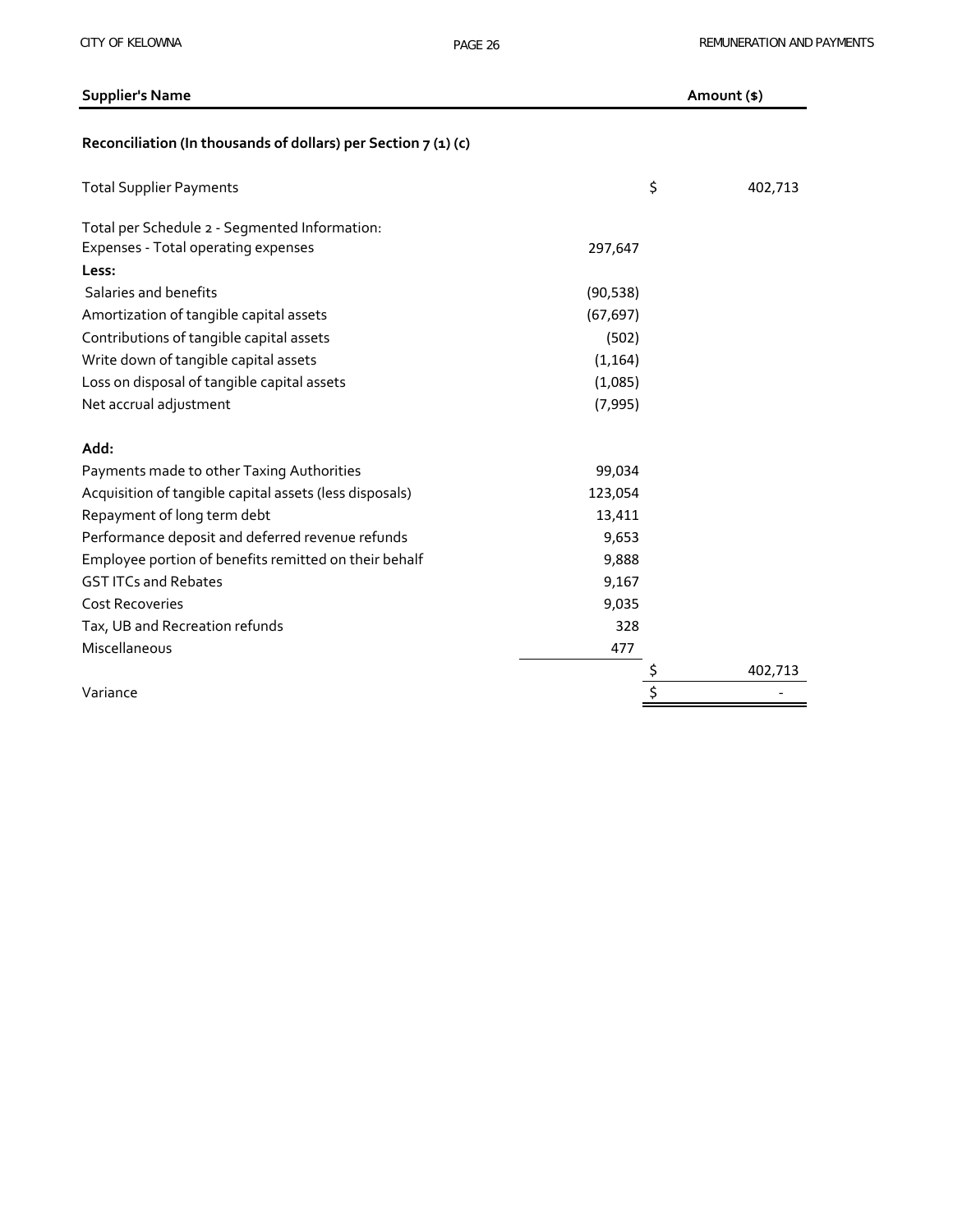### Schedule of Payments to Suppliers for Grants and Contributions for the year ended December 31, 2019

| <b>Supplier's Name</b>                                                 |        | Amount (\$) |  |
|------------------------------------------------------------------------|--------|-------------|--|
| Central Okanagan Foundation                                            |        | 186,991     |  |
| Central Okanagan Journey Home Society                                  |        | 356,680     |  |
| Downtown Ambassador Program                                            | 70,000 |             |  |
| Downtown Kelowna Association                                           |        | 924,198     |  |
| Festivals Kelowna                                                      |        | 242,600     |  |
| Kelowna Art Gallery                                                    |        | 478,193     |  |
| Kelowna Arts Foundation Grants                                         |        | 299,700     |  |
| Kelowna Museum Association                                             |        | 636,480     |  |
| Kelowna Visual & Performing Arts                                       |        | 305,300     |  |
| <b>Miscellaneous Community Service Grants</b>                          | 68,391 |             |  |
| Okanagan Boys & Girls Club                                             |        | 493,661     |  |
| Tourism Kelowna                                                        |        | 344,430     |  |
| YMCA-YWCA of the Central Okanagan                                      |        | 729,025     |  |
| Consolidated Total of Grants and Contributions Exceeding \$25,000      | \$     | 5,135,649   |  |
|                                                                        |        |             |  |
| Consolidated Total of All Grants and Contributions of \$25,000 or less | \$     | 477,684     |  |
|                                                                        |        |             |  |
| Total of All Grants and Contributions*                                 | \$     | 5,613,333   |  |

\* Prepared under the Financial Information Regulation, Schedule 1, Section 7(2)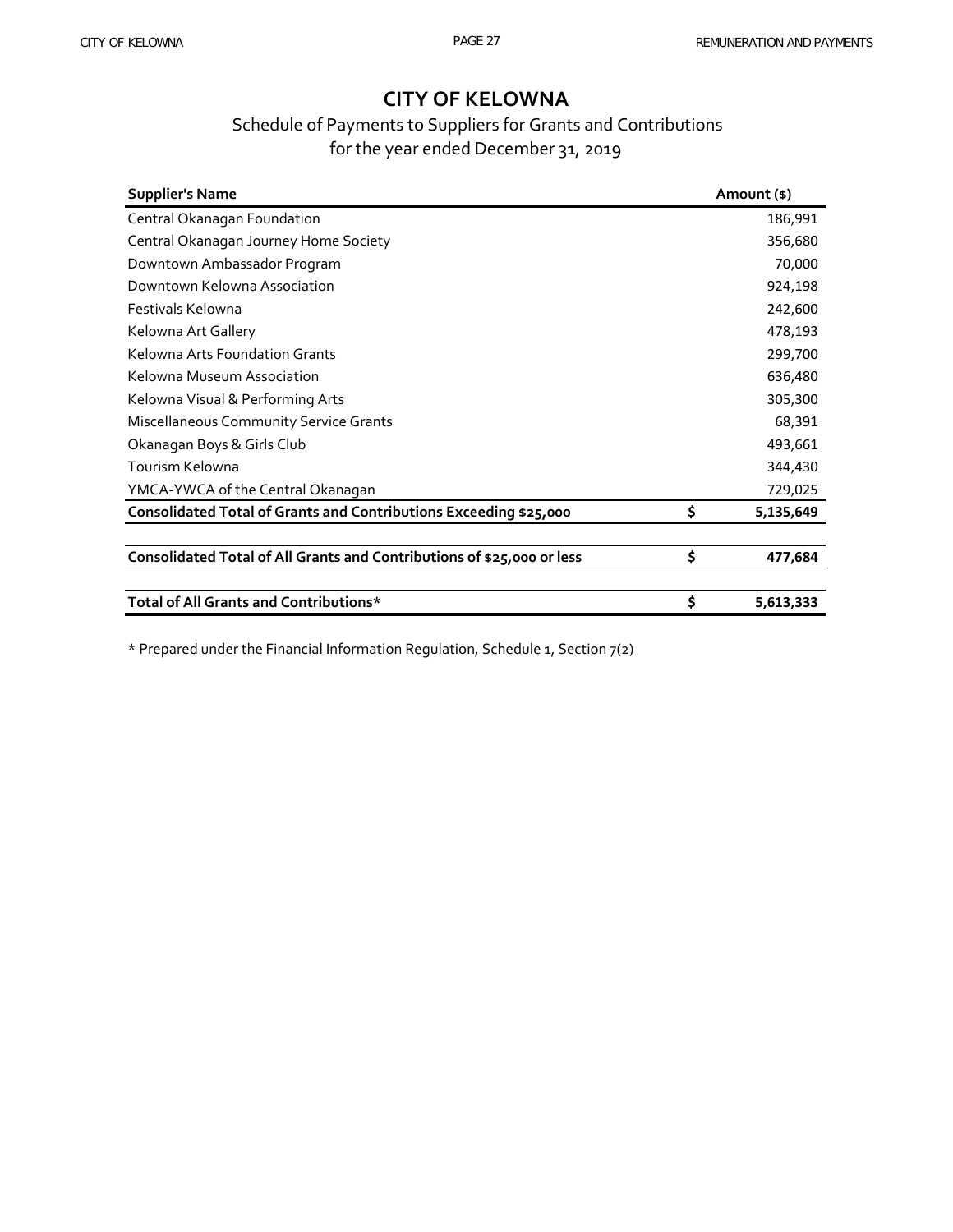Statement of Financial Information Approval for the year ended December 31, 2019

The undersigned, as authorized by the Financial Information Regulation, Schedule 1, subsection 9(2), approves all the statements and schedules included in this Statement of Financial Information, produced under the *Financial Information Act* .

Genelle Davidson CPA, CMA Colin Basran Divisional Director Financial Services Mayor

Date Date

\* Prepared pursuant to the Financial information Regulation, Schedule 1, section 9